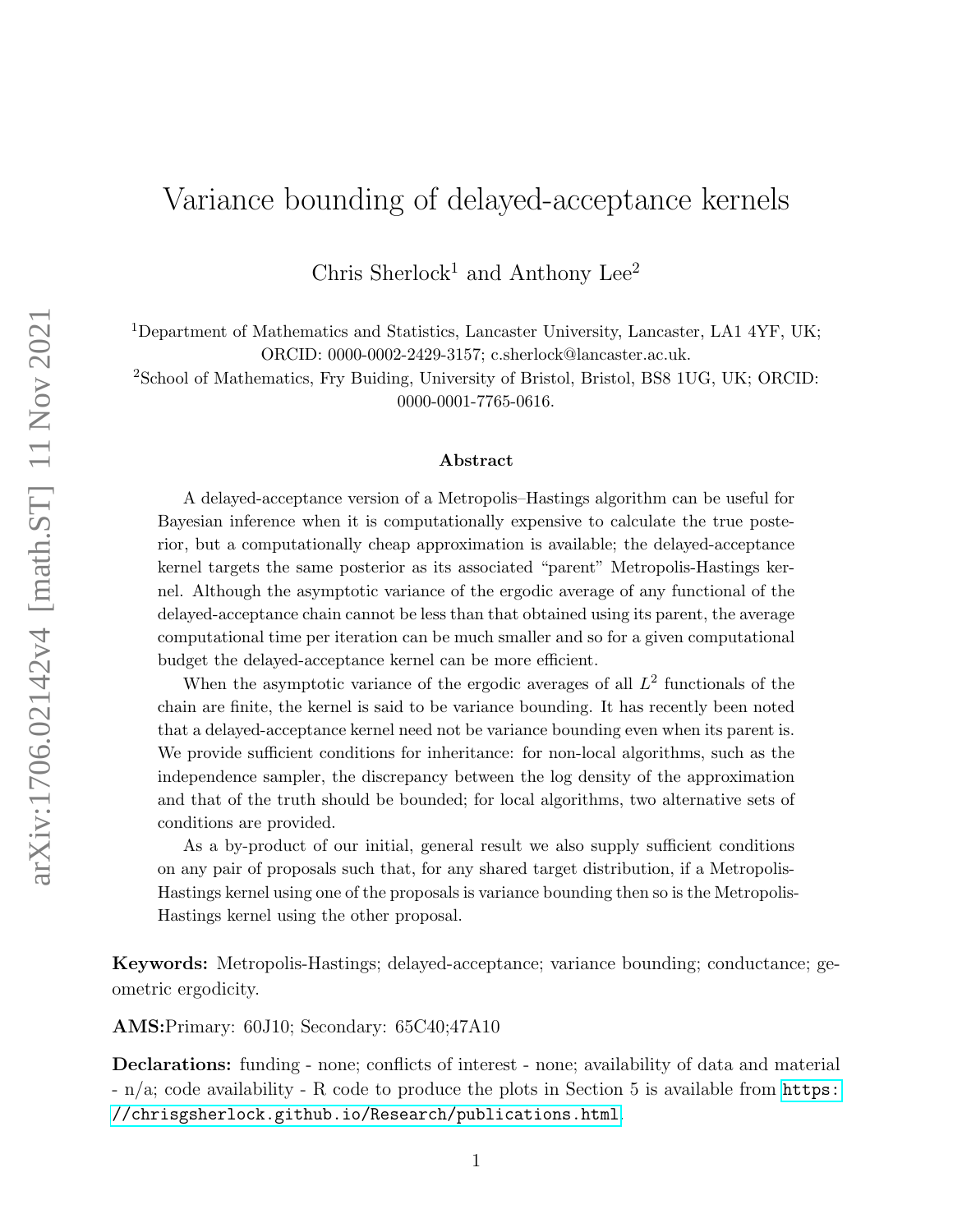## 1 Introduction

The Metropolis-Hastings (MH) algorithm is widely used to approximately compute expectations with respect to complicated high-dimensional posterior distributions (e.g. [Gilks et al.,](#page-19-0) [1996;](#page-19-0) [Geyer, 2011\)](#page-19-1). The algorithm requires that it be possible to evaluate point-wise the density of the distribution of interest (throughout this article, all densities are with respect to Lebesgue measure) up to an arbitrary constant of proportionality.

In many problems the target posterior density is computationally expensive to evaluate. When a computationally-cheap approximation, or surrogate, is available, the delayed-acceptance Metropolis-Hastings (DAMH) algorithm [\(Liu, 2001;](#page-20-0) [Christen and Fox, 2005;](#page-19-2) [Higdon et al.,](#page-19-3) [2011,](#page-19-3) also known as the two-stage algorithm, and a special case of the surrogate-transition method) leverages the surrogate to produce a new Markov chain that still targets the original distribution of interest. A first 'screening' stage substitutes the surrogate density for the true density in the standard formula for the MH acceptance probability; proposals which fail at this stage are discarded. Only proposals that pass the first stage are considered in the second 'correction' stage, where it is necessary to evaluate the true posterior density at the proposed value.

Delayed acceptance (DA) algorithms have been applied in a variety of settings with the approximate density obtained in a variety of different ways, for example: a coarsening of a numerical grid in Bayesian inverse problems [\(Christen and Fox, 2005;](#page-19-2) [Moulton et al., 2008;](#page-20-1) [Cui et al., 2011\)](#page-19-4), subsampling from big-data [\(Payne and Mallick, 2014;](#page-20-2) [Banterle et al., 2019;](#page-18-0) [Quiroz et al., 2018\)](#page-20-3), a tractable approximation to a stochastic process [\(Smith, 2011;](#page-21-0) [Golightly](#page-19-5) [et al., 2015\)](#page-19-5), or a direct, nearest-neighbour approximation to the truth using previous values [\(Sherlock et al., 2017\)](#page-21-1).

For a Markov kernel, P, with a stationary distribution of  $\pi$ , and an associated chain  $\{X_t\}_{t=1}^{\infty}$ , the *asymptotic variance* of any functional,  $h$ , is defined to be

$$
\mathsf{var}(h, P) := \lim_{n \to \infty} n \text{Var}\left[\frac{1}{n} \sum_{i=1}^n h(X_i)\right],
$$

where  $X_1 \sim \pi$ . A lower asymptotic variance is thus associated, in practice, with a greater accuracy in estimating  $\mathbb{E}_{\pi} [h(X)]$  using a realisation of length  $n >> 1$  from the distribution of the chain. In terms of the asymptotic variance of any functional of the chain, the DAMH kernel cannot be more efficient than the parent MH kernel; however the computational cost per iteration is, typically, reduced considerably. The almost-negligible computational cost of the screening stage also, typically, facilitates proposals that have a larger chance of being rejected than the MH proposal, but where the pay-off on acceptance is so much larger that the expected overall movement per unit of time increases. When efficiency is measured in terms of effective samples per second, gains of over an order of magnitude have been reported (e.g. [Golightly et al., 2015\)](#page-19-5).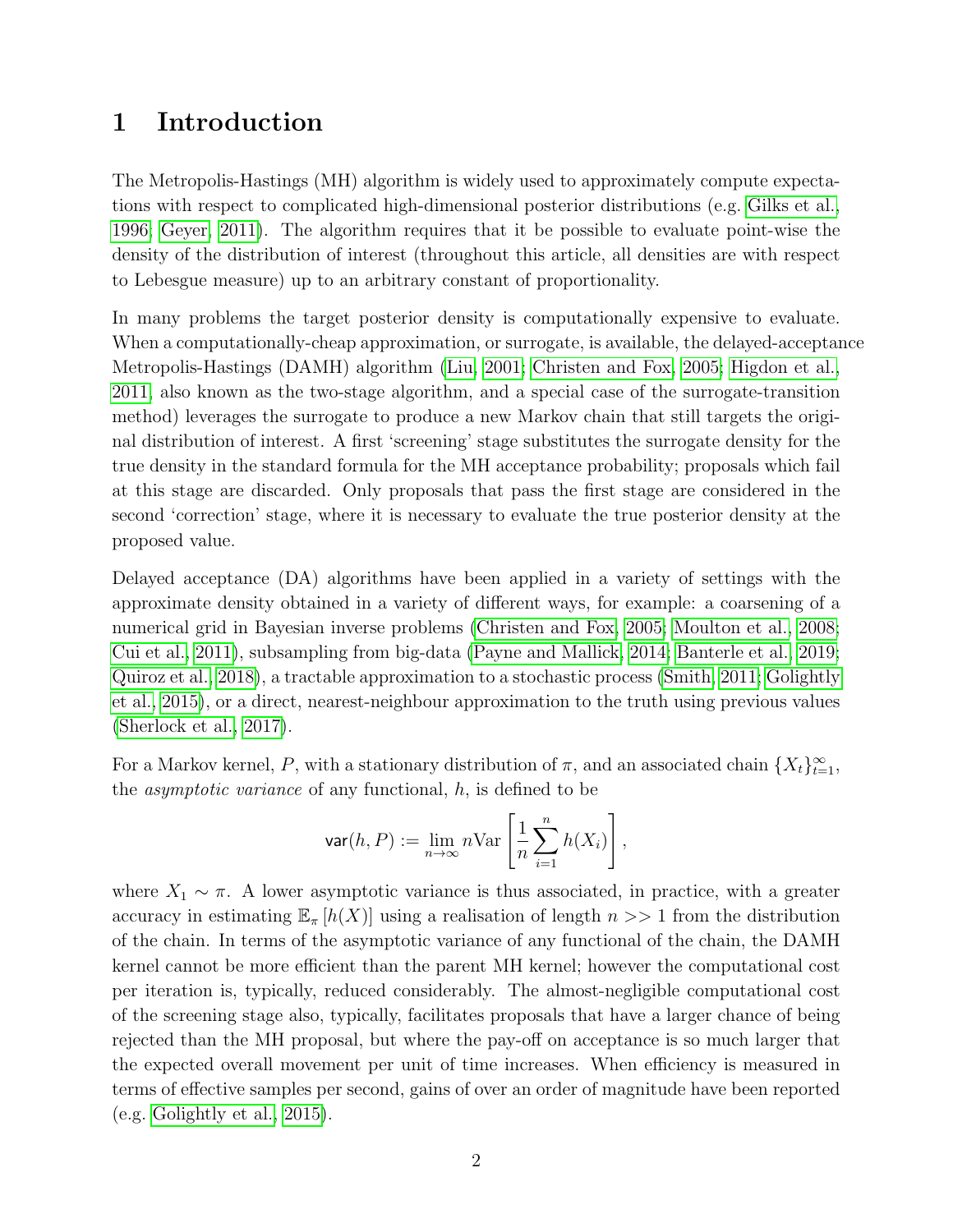A Markov kernel P with a stationary distribution of  $\pi$  is termed variance bounding if  $var(h, P) < \infty$  for all  $h \in L^2(\pi)$ , the Hilbert space of functions that are square-integrable with respect to  $\pi$ . Equivalently there exists  $K < \infty$  such that  $var(h, P) \leq K \text{Var}_{\pi}[h]$  for all such h. This property was named and studied in [Roberts and Rosenthal](#page-20-4) [\(2008\)](#page-20-4), where it was shown to be equivalent to the existence of a 'usual' central limit theorem (CLT); that is, a CLT where the limiting variance is the asymptotic variance.

Intuitively, the variance-bounding property embodies desirable behaviour for a chain started at equilibrium. In practice, the chain is not started at equilibrium, but asymptotically the bias that results from this is negligible compared with the variance. An alternative natural requirement is that the chain converge to equilibrium geometrically quickly (rather than, say, polynomially quickly). A Markov chain kernel, P, with stationary distribution  $\pi$  is geometrically ergodic (e.g. [Roberts and Rosenthal, 1997,](#page-20-5) [2004;](#page-20-6) [Meyn and Tweedie, 1993,](#page-20-7) Chapter 15) if there exist  $\rho > 0$  and  $M : \mathcal{X} \to [0, \infty)$  that is finite  $\pi$ -almost everywhere, such that

$$
|P^n(x, \mathcal{A}) - \pi(\mathcal{A})| \le M(x)\rho^n
$$

for all  $A \in \mathcal{F}$ ,  $x \in \mathcal{X}$  and  $n \in \mathbb{N}$ , where  $P^n$  denotes the *n*-step transition kernel.

Although the motivations behind the definitions of variance bounding and geometric ergodicity, mixing at equilibrium and convergence to equilibrium, are quite different, for a large class of algorithms, including those studied in this article, these two properties are very closely linked as we will describe in Section [2.2.](#page-4-0) Indeed, for delayed-acceptance algorithms, under weak conditions the two properties are equivalent (see Proposition [1\)](#page-6-0).

Theoretical properties of the efficiency of delayed-acceptance algorithms have been studied in [Banterle et al.](#page-18-0) [\(2019\)](#page-18-0), [Sherlock et al.](#page-21-2) [\(2021\)](#page-21-2) and [Franks and Vihola](#page-19-6) [\(2020\)](#page-19-6). The first contribution from [Banterle et al.](#page-18-0) [\(2019\)](#page-18-0) is an example delayed-acceptance algorithm which fails to inherit geometric ergodicity from its parent Metropolis-Hastings algorithm (see Example [1](#page-6-1) in Section [2.3](#page-5-0) of this article); a simple sufficient condition for inheritance of geometric ergodicity, uniformly good behaviour of the ratios  $r_1$  and  $r_2$  that we define in [\(3\)](#page-4-1), is also supplied. Finally, an idealised setting where the cheap approximation is perfectly accurate is explored to obtain tuning guidelines for  $\lambda$  in the delayed-acceptance random walk Metropolis algorithm. [Sherlock et al.](#page-21-2) [\(2021\)](#page-21-2) examines this tuning issue further, proving a limiting diffusion for the first component of the delayed-acceptance Markov chain, and providing robust tuning guidelines that account for the error in the cheap approximation; the article then extends these guidelines to the pseudo-marginal version of the algorithm. Finally, [Franks](#page-19-6) [and Vihola](#page-19-6) [\(2020\)](#page-19-6) compares the asymptotic variance of a general pseudo-marginal delayedacceptance algorithm with the variance of an algorithm that applies importance-sampling to the output of an MCMC algorithm targeting the cheap approximation directly.

Using our Proposition [1,](#page-6-0) the lack of inheritance of geometric ergodicity in the example in [Banterle et al.](#page-18-0) [\(2019\)](#page-18-0) is equivalent to a lack of inheritance of the variance bounding property: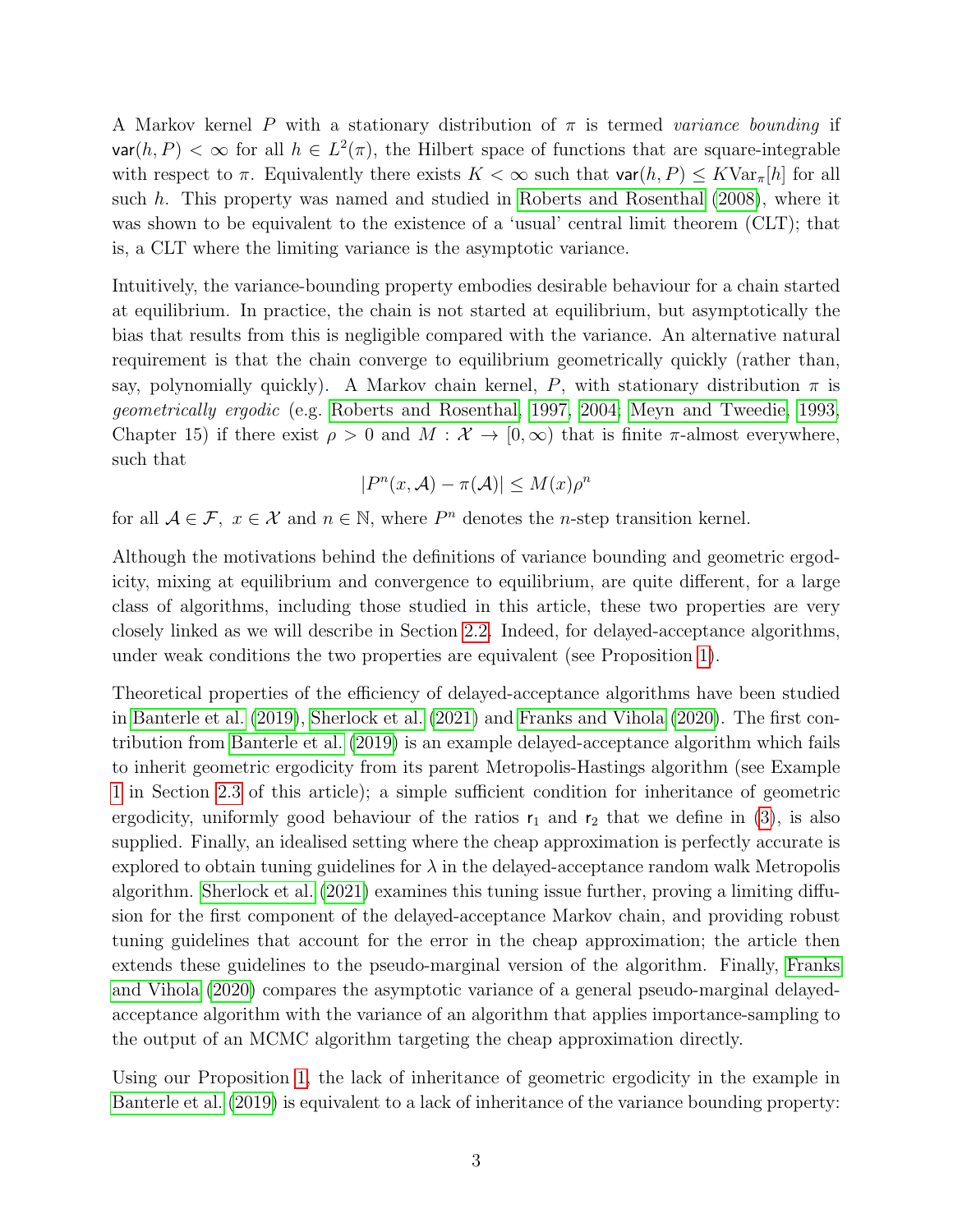even though the asymptotic variance using the parent MH kernel is finite for all  $h \in L^2(\pi)$ , there exist  $h \in L^2(\pi)$  for which the asymptotic variance using the DA kernel is infinite. For such  $h$ , estimated quantities such as effective sample size (e.g. [Hoff, 2009\)](#page-19-7) are invalid, and consequent, standard CLT-based intuitions about the sizes of typical errors in estimates of  $\mathbb{E}_{\pi}[h]$  from the chain do not hold.

We investigate the conditions under which a DAMH kernel inherits variance bounding from its MH parent and, as a by product, discover conditions under which two different proposals produce MH kernels that are equivalent in terms of whether or not they are variance bounding. Section [2](#page-3-0) provides the background and two motivating examples, while Section [3](#page-7-0) provides some key definitions, a general inheritance result applicable to all propose-accept-reject kernels, and sufficient conditions for variance-bounding equivalence between two Metropolis-Hastings proposals. Section [4](#page-9-0) contains our results for standard DA algorithms with further illustrative examples, and includes parent MH algorithms where the proposal depends upon the form of the density, so that the proposal for a computationally cheap DA kernel would naturally depend on the surrogate. Numerical experiments are performed in Section [5](#page-15-0) and the article concludes with a discussion. All proofs are deferred to Appendix [A.](#page-21-3)

## <span id="page-3-0"></span>2 Background, notation and motivation

Throughout this article all Markov chains are assumed to be on a statespace  $(\mathcal{X}, \mathcal{F})$ , with  $\mathcal{X} \subseteq \mathbb{R}^d$  Lebesgue measurable, and  $\mathcal F$  the  $\sigma$ -algebra of all Lebesgue-measurable sets in  $\mathcal X$ . The target and surrogate distributions are denoted by  $\pi$  and  $\hat{\pi}$ , respectively, and they are assumed to have densities of  $\pi(x)$  and  $\hat{\pi}(x)$  with respect to Lebesgue measure.

## 2.1 Metropolis-Hastings and delayed-acceptance kernels

The Metropolis-Hastings kernel has a proposal density  $q(x, y)$  and an acceptance probability  $\alpha(x, y) = 1 \wedge r(x, y)$  where

$$
\mathsf{r}(x,y) := \frac{\pi(y)q(y,x)}{\pi(x)q(x,y)}.\tag{1}
$$

With  $\overline{\alpha}(x) := \int \alpha(x, y) q(x, y) dy$ , the Metropolis-Hastings (MH) kernel is then

<span id="page-3-1"></span>
$$
P(x, dy) := q(x, y)dy \alpha(x, y) + [1 - \overline{\alpha}(x)]\delta_x(dy). \tag{2}
$$

An iteration of the corresponding MH algorithm proceeds from a current value,  $x$ , to the next value, y, as follows. A value  $x'$  is sampled from the distribution with a density of  $q(x, x')$ . With a probability of  $\alpha(x, x')$ ,  $y \leftarrow x'$ , else  $y \leftarrow x$ .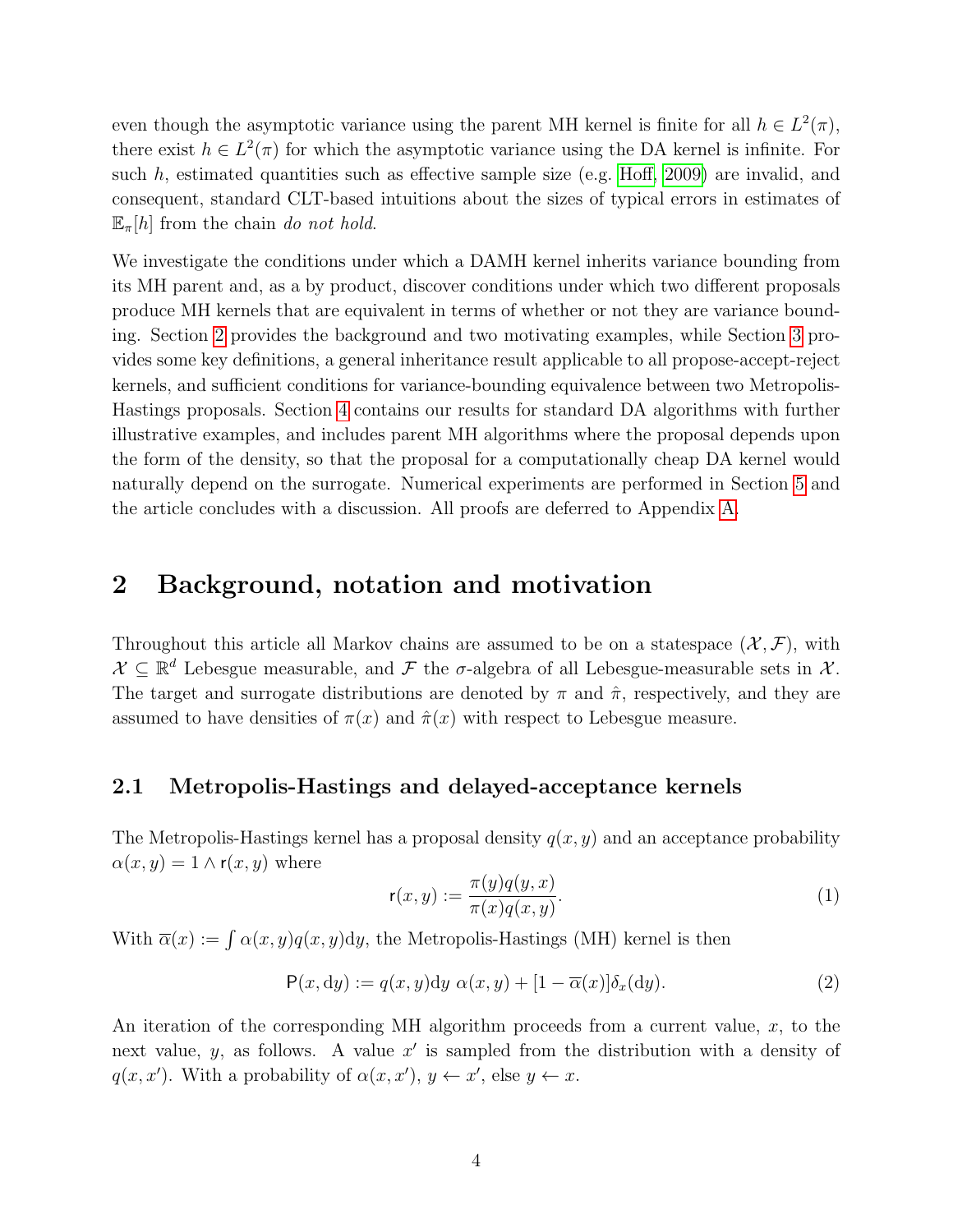Now, suppose that we have an approximation,  $\hat{\pi}(x)$ , to  $\pi(x)$ . The standard delayed-acceptance kernel uses the same proposal,  $q(x, y)$ , but has an acceptance probability of  $\tilde{\alpha}(x, y)$  =  $[1 \wedge r_1(x, y)][1 \wedge r_2(x, y)]$ , where

<span id="page-4-1"></span>
$$
\mathsf{r}_1(x,y) := \frac{\hat{\pi}(y)q(y,x)}{\hat{\pi}(x)q(x,y)} \quad \text{and} \quad \mathsf{r}_2(x,y) := \frac{\pi(y)/\hat{\pi}(y)}{\pi(x)/\hat{\pi}(x)}.\tag{3}
$$

With  $\overline{\tilde{\alpha}}(x) := \int \tilde{\alpha}(x, y) q(x, y) dy$ , the delayed-acceptance (DA) kernel is

<span id="page-4-2"></span>
$$
\tilde{\mathsf{P}}(x, \mathrm{d}y) := q(x, y) \mathrm{d}y \; \tilde{\alpha}(x, y) + [1 - \overline{\tilde{\alpha}}(x)] \delta_x(\mathrm{d}y). \tag{4}
$$

An iteration of the corresponding DA algorithm proceeds from a current value,  $x$ , to a next value, y, as follows.

- **Stage One:** A value x' is sampled from the distribution with a density of  $q(x, x')$ . With a probability of  $1 \wedge r_1(x, x')$  the algorithm proceeds to Stage Two, else  $y \leftarrow x$ .
- **Stage Two:** With a probability of  $1 \wedge r_2(x, x')$ ,  $y \leftarrow x'$ , else  $y \leftarrow x$ .

Now,  $\tilde{\alpha}(x, y) \leq \alpha(x, y)$ , and so  $\textsf{var}(h, \tilde{P}) \geq \textsf{var}(h, P)$  for each  $h \in L^2(\pi)$  [\(Peskun, 1973;](#page-20-8) [Tierney, 1998\)](#page-21-4). At first glance this might suggest that the DA algorithm is never worthwhile; however for any proposal that is rejected at Stage One there is no need to complete the expensive calculation of  $\pi(x')$  that is required at every iteration of the MH algorithm and in Stage Two of the DA algorithm. As mentioned in the Introduction, for a fixed computational time, the decreased average computational cost per iteration, and alterations of any tuning parameters to take advantage of this, can lead to a DA algorithm where the variance of an estimator can be over an order of magnitude smaller than that of the MH algorithm.

Since  $\text{var}(h, \tilde{P}) \geq \text{var}(h, P)$ , if  $\tilde{P}$  is variance bounding then so is P; however it is feasible that P may be variance bounding while  $\tilde{P}$  is not.

### <span id="page-4-0"></span>2.2 Key terminology, equivalences and implications

The MH and DA kernels are both *reversible* with respect to the target. A kernel P is reversible with respect to a distribution  $\pi$  iff for all  $\mathcal{A} \in \mathcal{F}$  and  $\mathcal{B} \in \mathcal{F}$ ,  $\int_{\mathcal{A}} \pi(dx) P(x, \mathcal{B}) =$  $\int_{\mathcal{B}} \pi(dx) P(x, \mathcal{A})$ . This article utilises a number of existing results for reversible Markov chains on the relationship between variance bounding, conductance, spectral gaps and geometric ergodicity. Here we define conductance and spectral gaps and summarise the relationships between the four properties.

Define the Hilbert space  $L_0^2(\pi) = \{f : \mathcal{X} \to \mathbb{R}; \mathbb{E}_{\pi}[f(X)] = 0, \mathbb{E}_{\pi}[f^2(X)] < \infty\}$  with the inner product  $\langle f, g \rangle = \int_{\mathcal{X}} f(x)g(x)\pi(\mathrm{d}x)$ , and consider P as an operator acting on  $L_0^2(\pi)$ according to  $(Pf)(x) = \int_{\mathcal{X}} P(x, dy) f(y)$ . If P is reversible then it is a self adjoint operator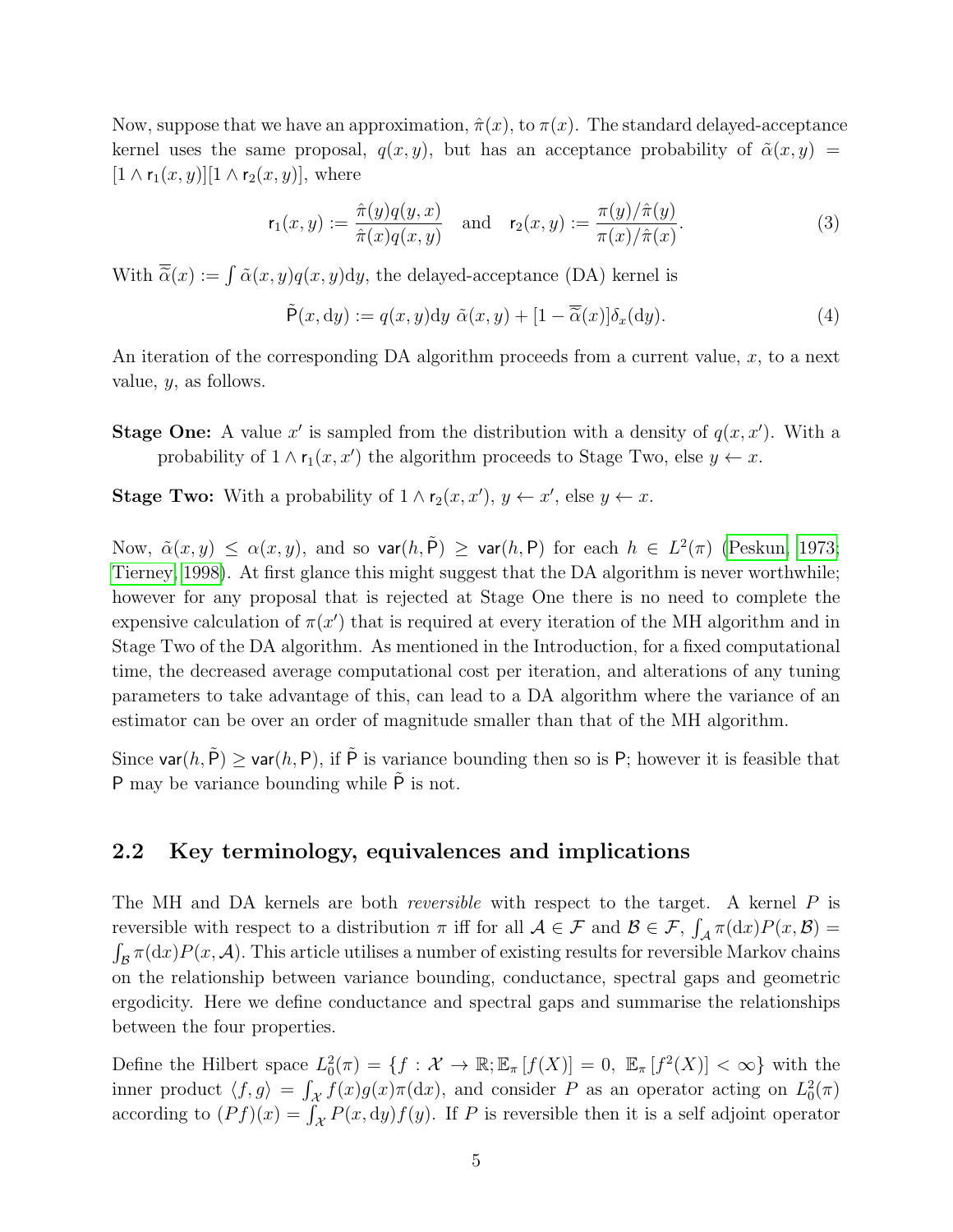on  $L_0^2(\pi)$  and by the spectral theorem for bounded self-adjoint operators, for each  $f \in L_0^2(\pi)$ ,  $\langle f, P^n f \rangle = \int_{-1}^1 \lambda^n H_f(\mathrm{d}\lambda)$  for some positive measure  $H_f$  on [−1, 1]. Let

<span id="page-5-1"></span>
$$
r_1 := \inf_{f \in L_0^2(\pi)} \frac{\langle f, Pf \rangle}{\langle f, f \rangle} \ge -1 \quad \text{and} \quad r_2 := \sup_{f \in L_0^2(\pi)} \frac{\langle f, Pf \rangle}{\langle f, f \rangle} \le 1,\tag{5}
$$

or, equivalently (e.g. [Yosida, 1980,](#page-21-5) p320, Theorem 2), that the smallest closed interval containing the support of  $H_f$  for all  $f \in L_0^2(\pi)$  is  $[r_1, r_2]$ . The spectral gap of P is  $1-\max(|r_1|, |r_2|)$ (e.g. [Geyer, 1992;](#page-19-8) [Roberts and Rosenthal, 1997\)](#page-20-5), the *right spectral gap* is  $1 - r_2$  and the *left* spectral gap is  $1 + r_1$ . P is said to have a spectral gap (or a left or right spectral gap) if its spectral gap (or left or right spectral gap) is non-zero.

For any set  $A \in \mathcal{F}$  with  $\pi(A) > 0$  consider the probability of leaving A at the next iteration given that the stationary chain is currently in  $\mathcal{A}$ :

$$
\kappa(\mathcal{A}) := \frac{1}{\pi(\mathcal{A})} \int_{\mathcal{A}} P(x, \mathcal{A}^c) \pi(\mathrm{d}x).
$$

The conductance,  $\kappa$  for a Markov kernel P with invariant measure  $\pi$  is then (e.g. [Lawler and](#page-20-9) [Sokal, 1988\)](#page-20-9) (see also [Jerrum and Sinclair, 1988\)](#page-19-9)

$$
\kappa := \inf_{\mathcal{A}: 0 < \pi(\mathcal{A}) \leq 1/2} \kappa(\mathcal{A}).
$$

For any reversible Markov chain we have the following relationships:

P is variance bounding  $\Leftrightarrow$  P has a right spectral gap (Thrm 14 of [Roberts and Rosenthal](#page-20-4) [\(2008\)](#page-20-4))  $\Leftrightarrow$  P has a positive conductance (Thrm 2.1 of [Lawler and Sokal](#page-20-9) [\(1988\)](#page-20-9))  $\Leftarrow$  P has a spectral gap  $\Leftrightarrow$  P is geometrically ergodic (Thrm 2.1 of [Roberts and Rosenthal](#page-20-5) [\(1997\)](#page-20-5)).

These relationships will be used repeatedly in the sequel without further reference.

## <span id="page-5-0"></span>2.3 Example algorithms

To exemplify our theoretical results we will consider four specific, frequently-used MH algorithms.

- 1. The Metropolis-Hastings independence sampler (MHIS):  $q(x, y) = q(y)$ .
- 2. The random walk Metropolis (RWM):  $q(x, y) = q(x y) = q(y x)$ ; e.g.  $q(x, y) =$  $N(y; x, \lambda^2 I).$
- 3. The Metropolis-adjusted Langevin algorithm (MALA):  $q(x, y) = N(y; x+\frac{1}{2})$  $\frac{1}{2}\lambda^2 \nabla \log \pi, \lambda^2 I$ .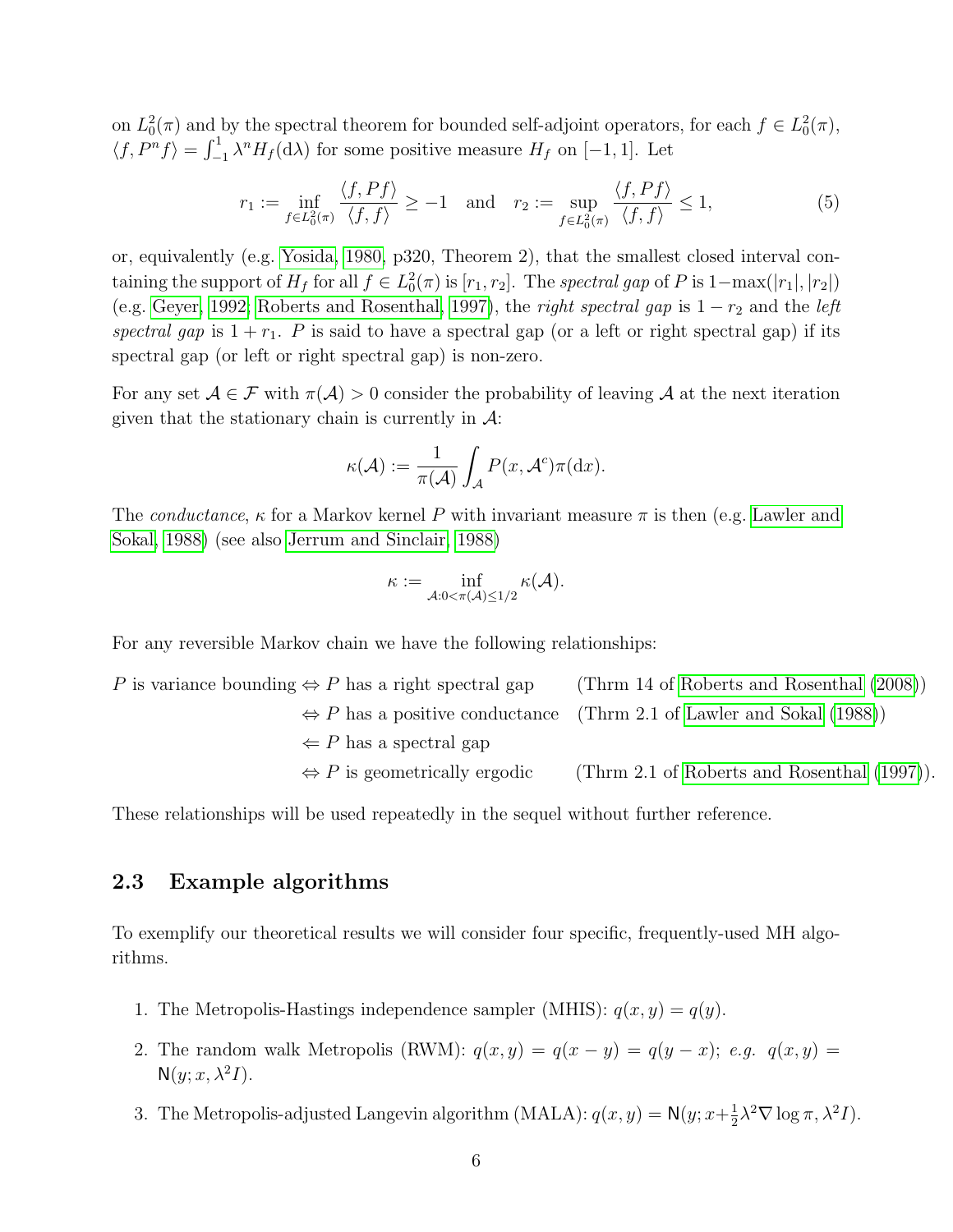### 4. The truncated MALA:

<span id="page-6-3"></span>
$$
q(x,y) = \mathsf{N}\left(y; x + \frac{1}{2}\lambda^2 R(x), \lambda^2 I\right), \text{ where } R(x) = \frac{D\nabla\log\pi}{D\vee||\nabla\log\pi||},\tag{6}
$$

for some  $D > 0$ .

In Proposals of type 2, 3 and 4,  $\lambda$  is often referred to as the scale parameter of the proposal. The MHIS and RWM have been used since the early days of MCMC (e.g. [Tierney, 1994\)](#page-21-6); conditions under which they are geometrically ergodic (and, hence, variance bounding) have been well studied; see, for example, [Liu](#page-20-10) [\(1996\)](#page-20-10) and [Mengersen and Tweedie](#page-20-11) [\(1996\)](#page-20-11) for the MHIS and [Mengersen and Tweedie](#page-20-11) [\(1996\)](#page-20-11), [Roberts and Tweedie](#page-21-7) [\(1996b\)](#page-21-7) and [Jarner and](#page-19-10) [Hansen](#page-19-10) [\(2000\)](#page-19-10) for the RWM. Essentially, for the MHIS the proposal,  $q$ , must not have lighter tails than the target, and for the RWM the target must have suffiently smooth and exponentially decreasing tails. The MALA was introduced in [Besag](#page-18-1) [\(1994\)](#page-18-1) and was analysed in [Roberts and Tweedie](#page-20-12) [\(1996a\)](#page-20-12), in which the truncated MALA was also introduced. The MALA can be much more efficient than the RWM in moderate to high dimensions. As with the RWM, for geometric ergodicity the MALA requires exponentially decreasing tails, but if the tails decrease too quickly,  $\|\nabla \log \pi\|$  grows too quickly and the MALA can fail to be geometrically ergodic. The truncated MALA circumvents this problem.

In [Banterle et al.](#page-18-0) [\(2019\)](#page-18-0) it is shown that the geometric ergodicity of an RWM algorithm need not be inherited by the resulting DA algorithm.

<span id="page-6-1"></span>**Example 1.** [\(Banterle et al., 2019\)](#page-18-0) Let  $\mathcal{X} = \mathbb{R}$  with  $\pi(x) \propto e^{-x^2/2}$  and  $q(x, y) \propto e^{-(y-x)^2/(2\lambda^2)}$ . If  $\hat{\pi}(x) \propto e^{-x^2/(2\sigma^2)}$ , with  $\sigma^2 < 1$  then  $\tilde{P}$  is not geometrically ergodic.

The following conditional equivalence (proved in Section [A.2\)](#page-23-0) is used throughout the sequel. If the parent kernel is geometrically ergodic then the DA kernel must have a left spectral gap, and with this constraint geometric ergodicity and variance bounding are equivalent.

<span id="page-6-0"></span>**Proposition 1.** Let P be a MH kernel targeting  $\pi$  as specified in [\(2\)](#page-3-1). Let  $\tilde{P}$  be the DA kernel derived from this through the approximation  $\hat{\pi}$  as in [\(4\)](#page-4-2). If P is geometrically ergodic then

 $\tilde{P}$  is geometrically ergodic  $\iff \tilde{P}$  is variance bounding.

The original random walk Metropolis algorithm on  $\pi(x)$  is geometrically ergodic [\(Mengersen](#page-20-11) [and Tweedie, 1996\)](#page-20-11), and hence variance bounding, so the DA kernel in Example [1](#page-6-1) has not inherited its parent's desirable properties. As a direct corollary of our Theorem [3](#page-12-0) (see Section [4.2\)](#page-11-0) we find that  $\sigma^2 \ge 1$  is exactly the right condition in this case:

<span id="page-6-2"></span>**Example 2.** Let  $\mathcal{X} = \mathbb{R}$  with  $\pi(x) \propto e^{-x^2/2}$  and  $q(x, y) \propto e^{-(y-x)^2/(2\lambda^2)}$ . If  $\hat{\pi}(x) \propto e^{-x^2/(2\sigma^2)}$ , with  $\sigma^2 \geq 1$  then  $\tilde{P}$  is variance bounding and geometrically ergodic.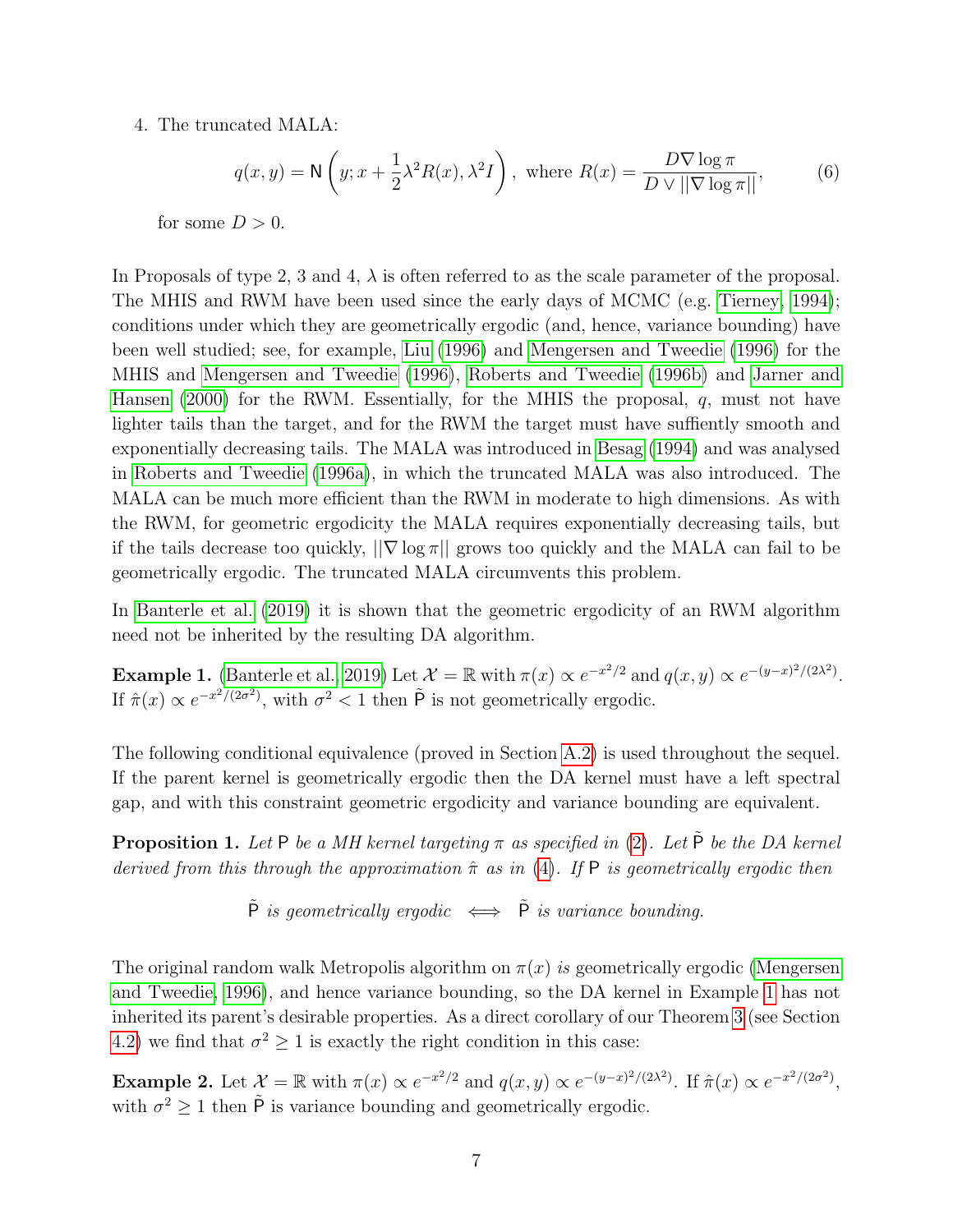Examples [1](#page-6-1) and [2](#page-6-2) suggest an intuition that problems may arise when  $\hat{\pi}(x)$  has lighter tails than  $\pi(x)$ . As we shall see, this is a part of the story; however, in general, heavier tails are not sufficient to guarantee inheritance of the variance bounding property, and for a class of algorithms where heavy tails are sufficient, lighter tails can also be sufficient provided they are not too much lighter, in a sense we make precise.

## <span id="page-7-0"></span>3 Variance bounding: inheritance and equivalence

Throughout this section we use the following generic formulation for two Markov kernels.

<span id="page-7-3"></span>**Definition 1.** Let  $P_A(x, dy)$  and  $P_B(x, dy)$  be propose-accept-reject Markov kernels both targeting a distribution  $\pi$ , and using, respectively, proposal densities of  $q_A(x, y)$  and  $q_B(x, y)$ and acceptance probabilities of  $\alpha_A(x, y)$  and  $\alpha_B(x, y)$ .

Theorem [1,](#page-7-1) below, follows from Lemma [1,](#page-7-2) which is proved in Section [A.1.1.](#page-21-8) It generalises Corollary 12 of [Roberts and Rosenthal](#page-20-4) [\(2008\)](#page-20-4) to allow for different acceptance probabilities and, more importantly, removes the need for a fixed, uniform minorisation condition. The minorisation needs only hold in a region  $\mathcal{D}(x)$  such that under  $P_A$  there is "unlikely" to be an accepted proposal in  $\mathcal{D}(x)^{\complement}$ .

<span id="page-7-2"></span>**Lemma 1.** Let  $P_A$ ,  $P_B$ ,  $q_A$ ,  $q_B$ ,  $\alpha_A$  and  $\alpha_B$  be as in Definition [1,](#page-7-3) and let the conductances of  $P_A$  and  $P_B$  be  $\kappa_A$  and  $\kappa_B$  respectively. If  $\kappa_A > 0$  and there is an  $\epsilon < \kappa_A$  and a  $\delta > 0$  such that for  $\pi$ -almost all  $x \in \mathcal{X}$ , there is a region  $\mathcal{D}(x) \in \mathcal{F}$  such that

<span id="page-7-4"></span>
$$
\int_{\mathcal{D}(x)^{\complement}} q_A(x, y) \alpha_A(x, y) dy \le \epsilon,\tag{7}
$$

and

<span id="page-7-5"></span>
$$
y \in \mathcal{D}(x) \Rightarrow q_B(x, y)\alpha_B(x, y) \ge \delta q_A(x, y)\alpha_A(x, y), \tag{8}
$$

then  $\kappa_B \geq (1 - \epsilon/\kappa_A)\delta \kappa_A$ .

If  $P_A$  is variance bounding,  $\kappa_A > 0$ ; choose an  $\epsilon \in (0, \kappa_A)$  and for each x a corresponding  $\mathcal{D}(x)$  so as to satisfy [\(7\)](#page-7-4) and [\(8\)](#page-7-5) to obtain:

<span id="page-7-1"></span>**Theorem [1.](#page-7-3)** Let  $P_A$ ,  $P_B$ ,  $q_A$ ,  $q_B$ ,  $\alpha_A$  and  $\alpha_B$  be as in Definition 1. If  $P_A$  is variance bounding and for any  $\epsilon > 0$  there is a  $\delta > 0$  such that for  $\pi$ -almost all  $x \in \mathcal{X}$  there is a region  $\mathcal{D}(x) \in \mathcal{F}$  such that [\(7\)](#page-7-4) and [\(8\)](#page-7-5) hold, then  $P_B$  is also variance bounding.

The relationship between conductance and right spectral gap has recently [\(Lee and La-](#page-20-13)tuszyński, 2014; [Rudolph and Sprungk, 2016\)](#page-21-9) been used in other contexts to bound the behaviour of one Markov kernel in terms of that of another. Lemma [1](#page-7-2) itself shows that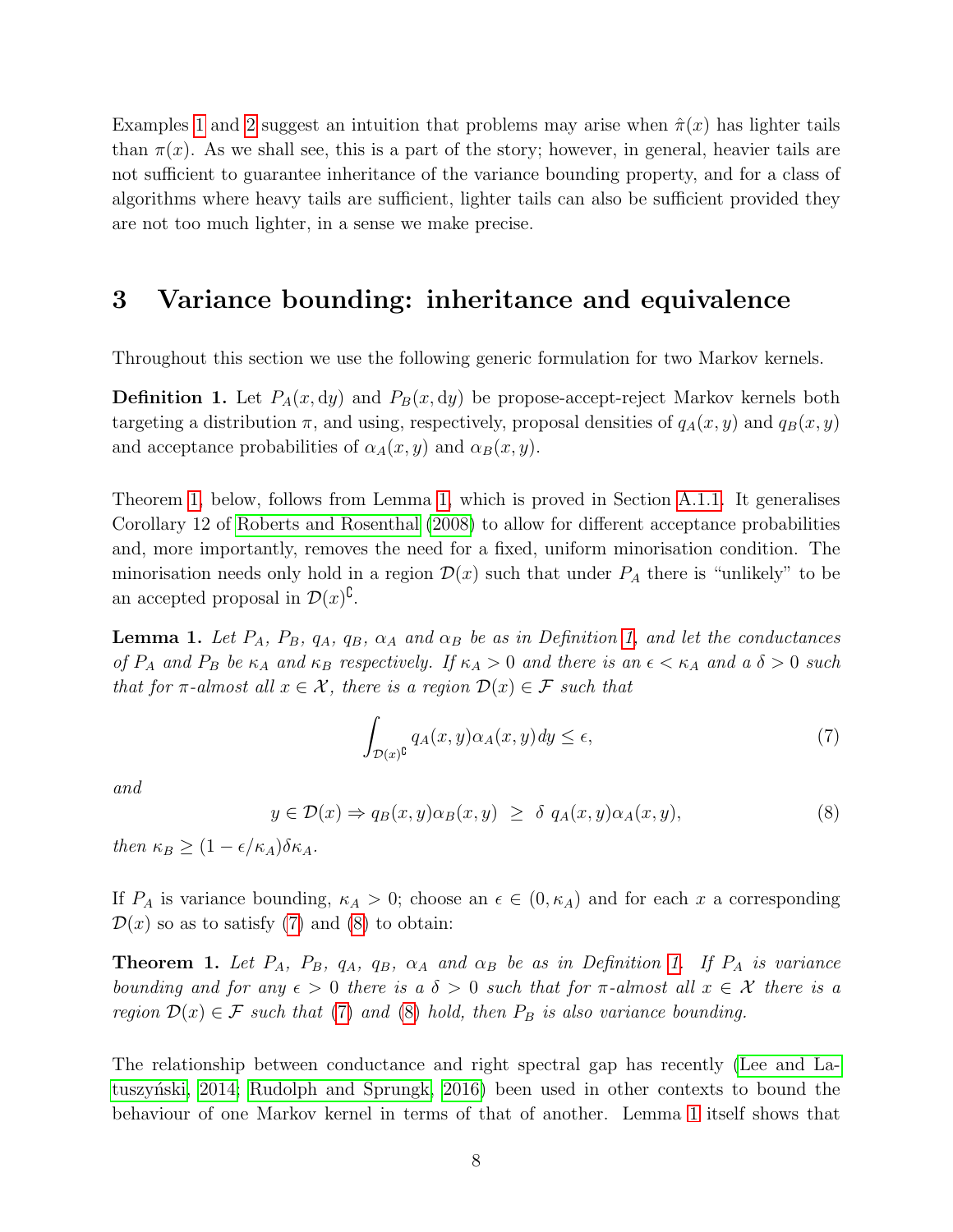condition [\(7\)](#page-7-4) need only hold for a single  $\epsilon < \kappa_A$ ; however, since in practice  $\kappa_A$  is unlikely to be known, the conditions of Theorem [1](#page-7-1) are more practically useful.

From Section [4](#page-9-0) we apply Theorem [1](#page-7-1) to provide sufficient conditions for a delayed-acceptance kernel to inherit variance bounding from its Metropolis-Hastings parent. However, if a DA kernel is variance bounding then so is its parent MH kernel. Thus, the sufficient conditions in Section [4](#page-9-0) imply an equivalence between the two kernels with respect to the variance bounding property. In this section, after two key definitions, we return, briefly, to this equivalence with regard to the variance bounding property and provide sufficient conditions for equivalence (over potential targets) between Metropolis-Hastings kernels arising from two different proposal densities.

The most natural special case of [\(7\)](#page-7-4) in practice is where the kernel is *uniformly local*, which we define as follows:

<span id="page-8-2"></span>**Definition 2.** (Uniformly Local) A proposal is *uniformly local* if, given any  $\epsilon > 0$ ,

<span id="page-8-0"></span>
$$
\exists r < \infty \text{ such that for all } x \in \mathcal{X}, \quad \int_{B(x,r)^c} q(x,y) \mathrm{d}y < \epsilon. \tag{9}
$$

A propose-accept-reject kernel is defined to be uniformly local when its proposal is uniformly local.

Here and throughout this article,  $B(x, r) := \{y \in \mathcal{X} : ||y - x|| < r\}$  is the open ball of radius r centred on x. In our examples,  $||x||$  indicates the Euclidean norm, although the results are equally valid for other norms such as the Mahalanobis norm.

Control of the ratio  $q(y, x)/q(x, y)$  will also be important and so we define the following.

**Definition 3.** For any proposal density  $q(x, y)$ ,

$$
\Delta(x, y; q) := \log q(y, x) - \log q(x, y).
$$

Clearly, the RWM is a uniformly local kernel; moreover  $\Delta(x, y; q_{\text{RWM}}) = 0$ . In contrast, on any target with unbounded support, the MHIS cannot be uniformly local; as we shall see, the behaviour of  $\Delta$  is then irrelevant. For the MALA and the truncated MALA we have:

### <span id="page-8-1"></span>Proposition 2.

(A) Let  $q(x, y)$  be the proposal for the truncated MALA in [\(6\)](#page-6-3) or for the MALA on a target where ess  $sup_x ||\nabla \log \pi(x)|| = D < \infty$ . Then

(i) For all x,  $\mathbb{P}_q (||Y-x|| > r) \to 0$  uniformly in x as  $r \to \infty$ , so q is uniformly local, as defined in [\(9\)](#page-8-0).

(ii)  $|\Delta(x, y; q)| \le h(||y - x||) := D ||y - x|| + \lambda^2 D^2/8.$ 

(B) The proposal,  $q(x, y)$ , for the MALA on a target where ess sup  $||\nabla \log \pi(x)|| = \infty$  is not uniformly local.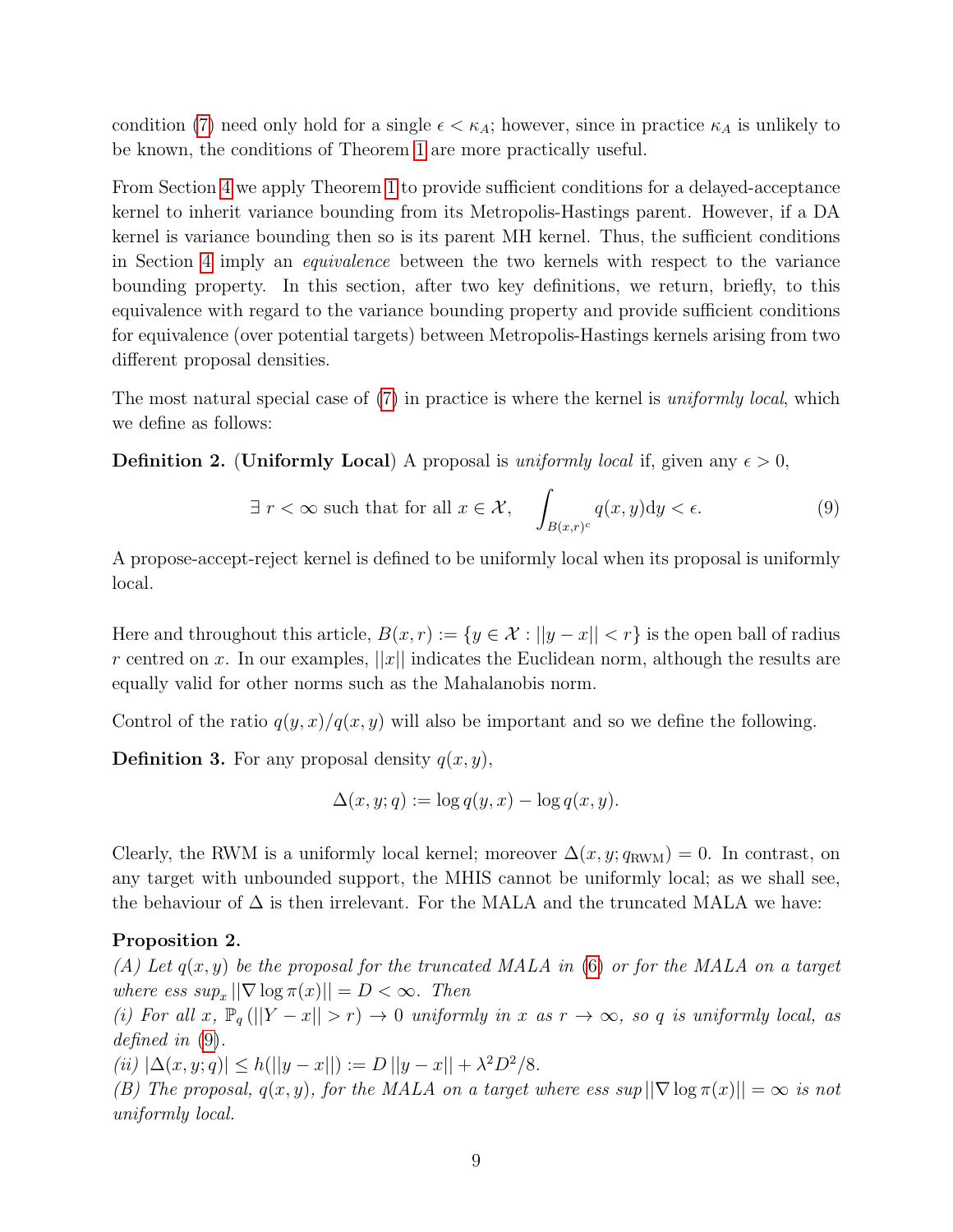The applicability of Lemma [1](#page-7-2) and Theorem [1](#page-7-1) ranges beyond delayed-acceptance kernels. Here we supply sufficient conditions for an equivalence between Metropolis–Hastings proposals.

<span id="page-9-1"></span>**Theorem 2.** Let  $P_A$ ,  $P_B$ ,  $q_A$ ,  $q_B$ ,  $\alpha_A$  and  $\alpha_B$  be as in Definition [1](#page-7-3) except that  $q_A(x, y)$  and  $q_B(x, y)$  are uniformly local proposal kernels, with  $\log q_A(x, y) - \log q_B(x, y)$  a continuous function from  $\mathbb{R}^{2d}$  to  $\mathbb{R}$ . If, for  $\pi$ -almost all x and for some function  $h : [0, \infty) \to [0, \infty)$ with  $h(r) < \infty$  for all  $r < \infty$ ,

$$
|\Delta(x, y; q_B) - \Delta(x, y; q_A)| \le h(||y - x||),\tag{10}
$$

then  $P_A$  is variance bounding if and only if  $P_B$  is variance bounding.

Thus, for example, any two random-walk Metropolis algorithms with Gaussian jumps are equivalent, in that if, on a particular target, one is variance bounding then so is the other. When restricted to targets with a continuous gradient this equivalence extends to truncated MALA algorithms. The continuity requirement on  $\log q_A - \log q_B$  rules out, for example, an equivalence between a Gaussian random walk and a random walk where the proposal has bounded support; indeed, the latter may not even be ergodic if the target has gaps in its support.

## <span id="page-9-0"></span>4 Application to delayed-acceptance kernels

## 4.1 Key definitions and properties

For uniformly local kernels we will describe two general sets of sufficient conditions for [\(8\)](#page-7-5) to hold. The first is based upon the fact that the acceptance probability for  $\tilde{P}$  can be written as

$$
\tilde{\alpha}(x,y) = \left[1 \wedge \mathsf{r}_1(x,y)\right] \left[1 \wedge \frac{\mathsf{r}(x,y)}{\mathsf{r}_1(x,y)}\right] \geq \left[1 \wedge \mathsf{r}_1(x,y)\right] \left[1 \wedge \frac{1}{\mathsf{r}_1(x,y)}\right] \left[1 \wedge \mathsf{r}(x,y)\right],
$$
\nor

\n
$$
\tilde{\alpha}(x,y) = \left[1 \wedge \frac{\mathsf{r}(x,y)}{\mathsf{r}_2(x,y)}\right] \left[1 \wedge \mathsf{r}_2(x,y)\right] \geq \left[1 \wedge \mathsf{r}(x,y)\right] \left[1 \wedge \frac{1}{\mathsf{r}_2(x,y)}\right] \left[1 \wedge \mathsf{r}_2(x,y)\right],
$$

where  $r_1$  and  $r_2$  are as defined in [\(3\)](#page-4-1). So, if  $|\log r_1(x, y)| \leq m$  or  $|\log r_2(x, y)| \leq m$  then  $\tilde{\alpha}(x, y) \geq e^{-m} \alpha(x, y)$ . The quantity  $|\log r_2(x, y)| = |[\log \hat{\pi}(y) - \log \pi(y)] - [\log \hat{\pi}(x) - \log \pi(x)]|$ measures the discrepancy between the error in the approximation at the proposed value and the error in the approximation at the current value. We name this intuitive quantity, the log-error discrepancy. The quantity log  $r_1$  is less natural since it relates  $\hat{\pi}(x), \hat{\pi}(y)$  and  $q(x, y)$ .

The second set of conditions is based upon the fact that if either  $r_1(x, y) \leq 1$  and  $r_2(x, y) \leq 1$ or if  $r_1(x, y) \ge 1$  and  $r_2(x, y) \ge 1$  then  $\tilde{\alpha}(x, y) = \alpha(x, y)$ , whatever the log-error discrepancy.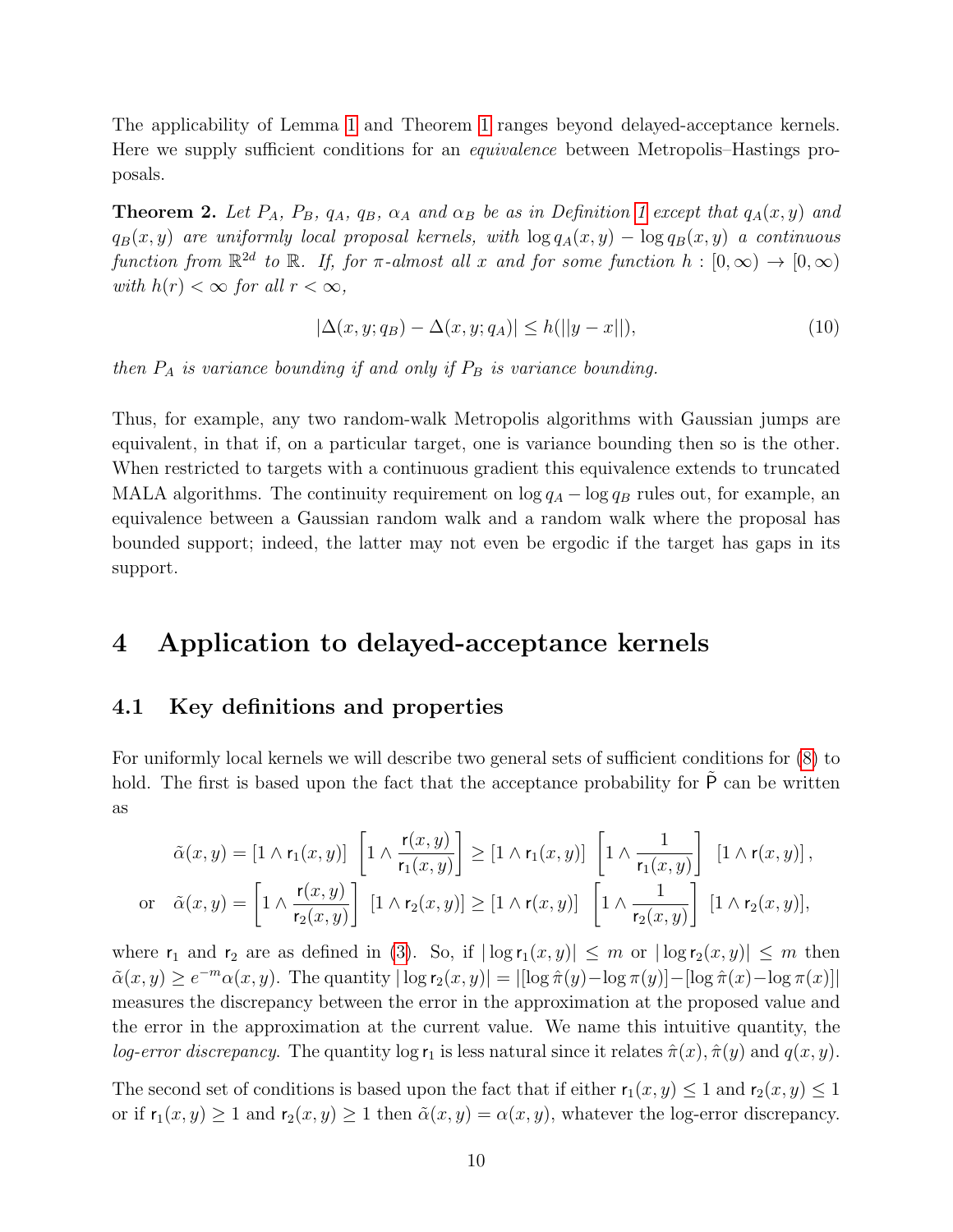These considerations lead to the natural definitions of a 'potential problem' set,  $\mathcal{M}_m(x)$ , and a 'no problem' set  $\mathcal{C}(x)$ , as follows:

$$
\mathcal{M}_m(x) := \{ y \in \mathcal{X} : \min|\log r_1(x, y))|, |\log r_2(x, y)| > m \},\tag{11}
$$

$$
\mathcal{C}(x) := \{ y \in \mathcal{X} : \text{sign}[\log \mathsf{r}_1(x, y)] \text{ sign}[\log \mathsf{r}_2(x, y)] \ge 0 \}. \tag{12}
$$

Theorem [1](#page-7-1) then leads directly to the following.

<span id="page-10-0"></span>Corollary 1. Let P be the Metropolis-Hastings kernel given in  $(2)$  and let  $\tilde{P}$  be the cor-responding delayed-acceptance kernel given in [\(4\)](#page-4-2). Suppose that for all  $\epsilon > 0$  there is an  $m < \infty$  such that for  $\pi$ -almost all x there exists a set  $\mathcal{D}(x) \subset \mathcal{X}$  such that

<span id="page-10-2"></span>
$$
\mathcal{M}_m(x) \cap \mathcal{D}(x) \subseteq \mathcal{C}(x),\tag{13}
$$

and

<span id="page-10-3"></span>
$$
\int_{\mathcal{D}(x)^c} q(x, y) dy \le \epsilon. \tag{14}
$$

Subject to these conditions, if  $P$  is variance bounding then so is  $\tilde{P}$ .

When  $\hat{\pi}$  has heavier tails than  $\pi$  then for large x, the set  $\mathcal{C}(x)$  can play an important role in the inheritance of the variance bounding property. In a dimension  $d > 1$ , there are numerous possible definitions of 'heavier tails'. The following is precisely that required for our purposes:

<span id="page-10-4"></span>**Definition 4.** (heavy tails) An approximate density  $\hat{\pi}$  is said to have heavy tails with respect to a density  $\pi$  if

<span id="page-10-1"></span>
$$
\exists r_* > 0 \text{ such that if } ||x|| > r_* \text{ and } ||y|| > r_* \text{ then } \hat{\pi}(x) \le \hat{\pi}(y) \Rightarrow \frac{\hat{\pi}(x)}{\pi(x)} \ge \frac{\hat{\pi}(y)}{\pi(y)}. \tag{15}
$$

Intuitively, the left hand side is true when x is 'further from the centre' (according to  $\hat{\pi}$ ) than y, and the implication is that the further out a point, the larger  $\hat{\pi}$  is compared with  $\pi$ .

For uniformly local kernels we show (Corollary [3\)](#page-11-1) that it is sufficient that either the log error discrepancy should satisfy a growth condition that is uniform in  $||y-x||$ , or (Theorem [3\)](#page-12-0) that the tails of the approximation should be heavier than those of the target and that  $|\Delta(x, y; q)|$  should satisfy a growth condition that is uniform in  $||y - x||$ .

For all kernels, boundedness of the error  $\hat{\pi}(x)/\pi(x)$  away from 0 and  $\infty$  will ensure the required inheritance (Corollary [2\)](#page-11-2). This is a very strong condition, but we exhibit MHIS and MALA algorithms where the weaker conditions, that are sufficient for a uniformly local kernel, are satisfied, but the DA kernel is not variance bounding even though the MH kernel is.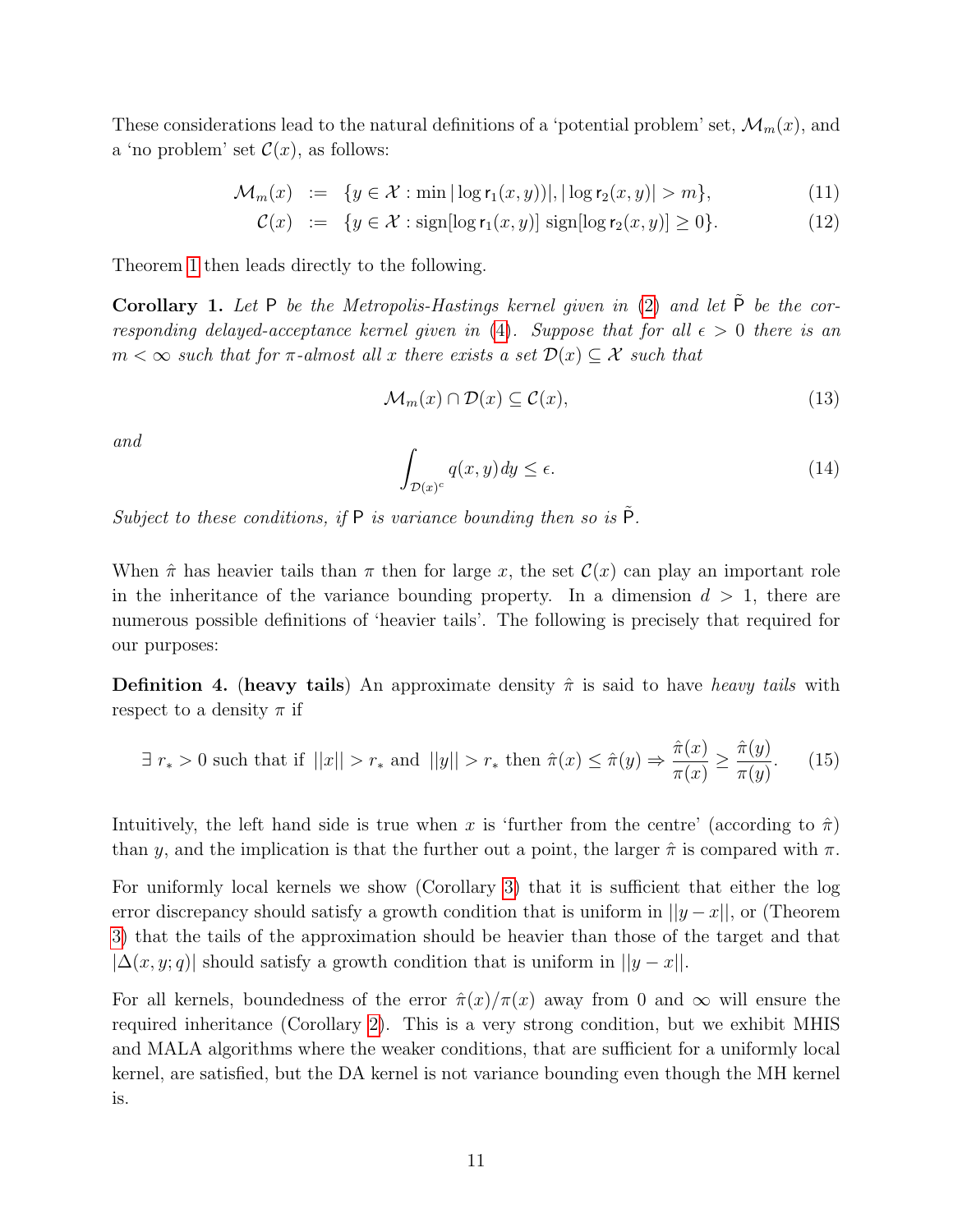## <span id="page-11-0"></span>4.2 DA kernels with the same proposal distribution as the parent

Suppose that for all  $x \in \mathcal{X}$ ,  $\gamma_{lo} \leq \hat{\pi}(x)/\pi(x) \leq \gamma_{hi}$ , then  $|\log r_2(x, y)| \leq \log(\gamma_{hi}/\gamma_{lo})$ , so applying Corollary [1](#page-10-0) with  $\mathcal{D}(x) = \mathcal{X}$  and  $m = \log \gamma_{hi} - \log \gamma_{lo}$  leads to:

<span id="page-11-2"></span>Corollary 2. Let P and  $\tilde{P}$  be as described in Corollary [1.](#page-10-0) If there exist  $\gamma_{lo} > 0$  and  $\gamma_{hi} < \infty$ such that  $\gamma_{lo} \leq \hat{\pi}(x)/\pi(x) \leq \gamma_{hi}$ , and if P is variance bounding then so is  $\tilde{P}$ .

A more direct proof of Corollary [2](#page-11-2) is possible using Dirichlet forms. However, Corollary [1](#page-10-0) comes into its own when the error discrepancy is unbounded.

We first provide a cautionary example which shows that once the errors are unbounded the delayed-acceptance kernel need not inherit the variance bounding property from the Metropolis-Hastings kernel even if the growth of the log error discrepancy is uniformly bounded or if  $\hat{\pi}$  has heavier tails than  $\pi$ .

<span id="page-11-3"></span>**Example 3.** Let  $\mathcal{X} = \mathbb{R}$ , let P be an MHIS with  $q(x, y) = q(y) = \pi(y) = e^{-y} \mathbb{1}(y > 0)$ , and let  $\tilde{P}$  be the corresponding delayed-acceptance kernel [\(4\)](#page-4-2), with  $\hat{\pi}(y) = ke^{-ky}\mathbb{1}(y > 0)$ with  $k > 0$  and  $k \neq 1$ . P is geometrically ergodic, but  $\tilde{P}$  is neither geometrically ergodic nor variance bounding.

The problem with the algorithm in Example [3](#page-11-3) is that for some x values the proposal,  $y$ , is very likely to be a long way from x and yet  $y \notin C(x)$ . Our definition of a uniformly local proposal, [\(9\)](#page-8-0), provides uniform control on the probability that  $||y - x||$  is large. Since this is only strictly necessary for  $y \notin \mathcal{C}(x)$ , [\(9\)](#page-8-0) is stronger than necessary, but it is much easier to check.

Our first sufficient condition for uniformly local kernels insists on uniformly bounded growth in the log-error discrepancy except when  $\tilde{\alpha}(x, y) = \alpha(x, y)$ . For  $\pi$ -almost all x and for some function  $h : [0, \infty) \to [0, \infty)$  with  $h(r) < \infty$  for all  $r < \infty$ ,

<span id="page-11-4"></span>
$$
\{y \in \mathcal{X} : |\log \mathsf{r}_2(x, y)| > h(||y - x||)\} \subseteq \mathcal{C}(x). \tag{16}
$$

If a proposal is uniformly local, given  $\epsilon > 0$  find  $r(\epsilon)$  according to [\(9\)](#page-8-0). Then [\(16\)](#page-11-4) implies that for  $y \in B(x,r)$ ,  $\mathcal{M}_{h(r)} \subseteq \mathcal{C}(x)$ . Applying Corollary [1](#page-10-0) with  $\mathcal{D}(x) = B(x,r)$  leads to the following.

<span id="page-11-1"></span>Corollary 3. Let P and  $\tilde{P}$  be as described in Corollary [1.](#page-10-0) In addition let  $q(x, y)$  be a uniformly local proposal as in  $(9)$ , and let the error discrepancy satisfy  $(16)$ . If P is variance bounding then so is  $P$ .

Because most of the mass from the proposal,  $y$ , is not too far away from the current value,  $x$ , the discrepancy between the error at  $x$  and the error at  $y$  remains manageable provided the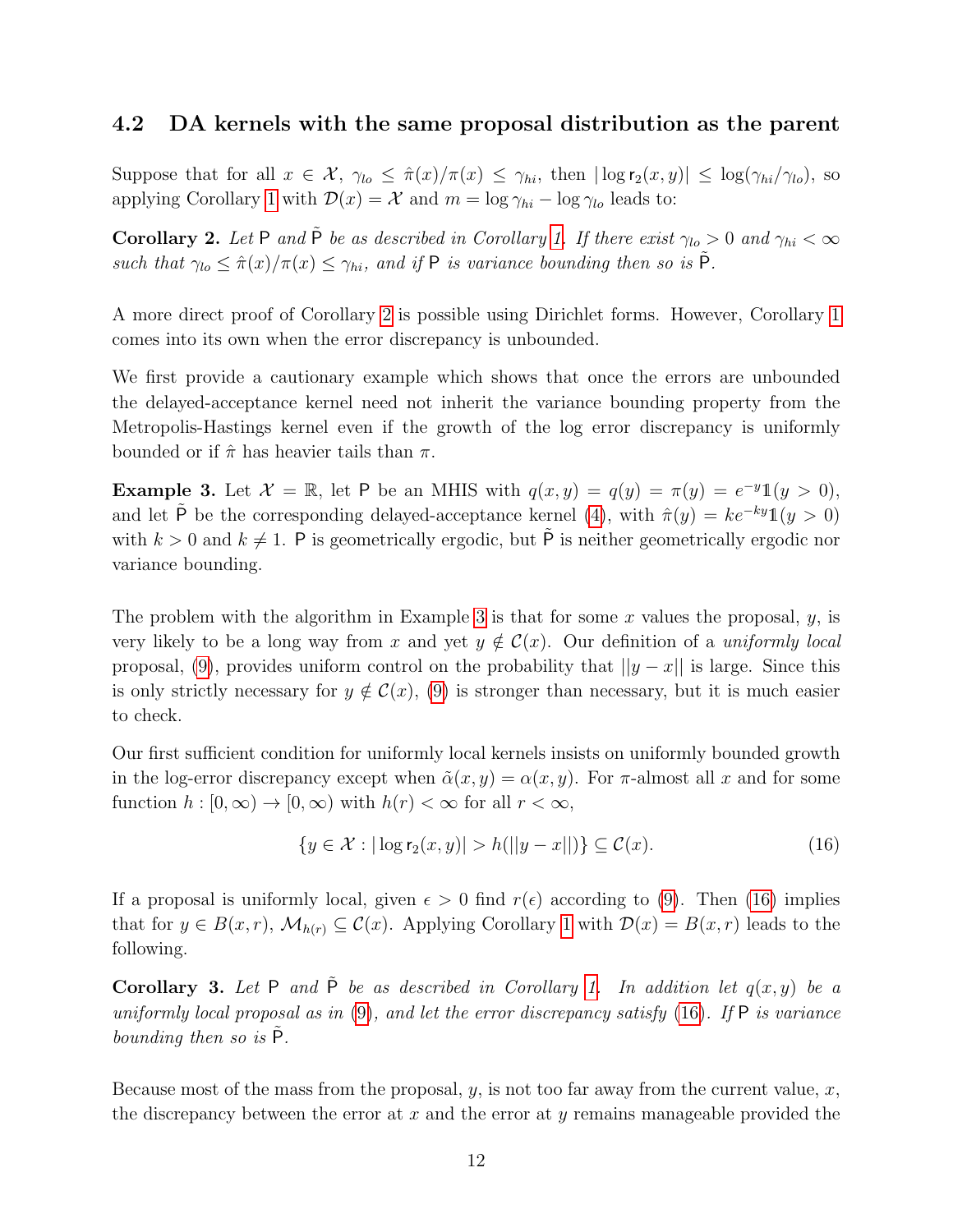discrepancy grows in a manner that is controlled uniformly across the statespace. Since the random walk Metropolis on an exponential target density is geometrically ergodic [\(Mengersen](#page-20-11) [and Tweedie, 1996\)](#page-20-11) we may apply Corollary [3](#page-11-1) with  $h(r) = |k - 1|r$ , and then Proposition [1,](#page-6-0) to obtain the following contrast to Example [3,](#page-11-3) and showing that the variance bounding property can be inherited even when the approximation has lighter tails than the target.

<span id="page-12-2"></span>**Example 4.** Let  $\mathcal{X} = \mathbb{R}$  and let P be a RWM algorithm on  $\pi(x) = e^{-x} \mathbb{1}(x > 0)$  using  $q(x, y) \propto e^{-(y-x)^2/(2\lambda^2)}$ . For any  $k > 0$ , let  $\tilde{P}$  be the corresponding delayed-acceptance RWM algorithm using a surrogate of  $\hat{\pi}(x) = ke^{-kx}\mathbb{1}(x > 0)$ .  $\tilde{P}$  is variance bounding and geometrically ergodic.

As yet, the set  $\mathcal{C}(x)$  has not played a part in any of our examples. It is precisely this set that allows a delayed-acceptance random walk Metropolis kernel to inherit the variance bounding property from its parent even when the error discrepancy is not controlled uniformly, provided  $\hat{\pi}$  has tails that are heavier than those of  $\pi$ . For general MH algorithms an additional control on the behaviour of  $q$  is enough to guarantee inheritance of the variance bounding property.

<span id="page-12-0"></span>**Theorem 3.** Let P be the Metropolis-Hastings kernel given in  $(2)$  and let  $\tilde{P}$  be the corresponding delayed-acceptance kernel given in  $(4)$ . Further, let  $q(x, y)$  be a uniformly local proposal in the sense of [\(9\)](#page-8-0), let  $\pi$  and  $\hat{\pi}$  be continuous, and let  $\hat{\pi}$  have heavier tails than  $\pi$ in the sense of [\(15\)](#page-10-1). Suppose that, in addition, for any  $\mathcal{D}(x)$  required by [\(13\)](#page-10-2) and [\(14\)](#page-10-3) there exists a function  $h : [0, \infty) \to [0, \infty)$  with  $h(r) < \infty$  for all  $r < \infty$ , such that for  $\pi$ -almost all x

<span id="page-12-3"></span>
$$
\{y \in \mathcal{D}(x): |\Delta(x, y; q)| > h(||y - x||)\} \subseteq \mathcal{C}(x). \tag{17}
$$

Subject to these conditions, if  $P$  is variance bounding then so is  $\tilde{P}$ .

We now consider the delayed-acceptance versions of the random walk Metropolis, the truncated MALA, and the MALA. Before doing this we provide the details of a property that was anticipated in [Roberts and Tweedie](#page-20-12) [\(1996a\)](#page-20-12).

<span id="page-12-1"></span>**Proposition 3.** Let  $P_{\text{RWM}}$  be a random walk Metropolis kernel using  $q(x, y) \propto e^{-\frac{1}{2\lambda^2}||y-x||^2}$ and targeting a density  $\pi(x)$ . Let P be a Metropolis-Hastings kernel on  $\pi$  of the form  $q(x, y) \propto$  $e^{-\frac{1}{2}\lambda^2||y-x-v(x)||^2}$ , where  $\pi$ -ess sup<sub>x</sub>  $||v(x)|| < \infty$ . P<sub>RWM</sub> is variance bounding if and only if P is variance bounding.

Proposition [3](#page-12-1) clearly applies to a truncated MALA kernel on  $\pi(x)$  using q as in [\(6\)](#page-6-3). It, together with each of our subsequent results for the truncated MALA, also applies to a MALA kernel on a target where  $\pi$ -ess  $\sup_x ||\nabla \log \pi(x)|| = D < \infty$ ; in practice, however, the useful set of such kernels is limited to targets with exponentially decaying tails, since MALA is not geometrically ergodic on targets with heavier tails [\(Roberts and Tweedie, 1996a\)](#page-20-12).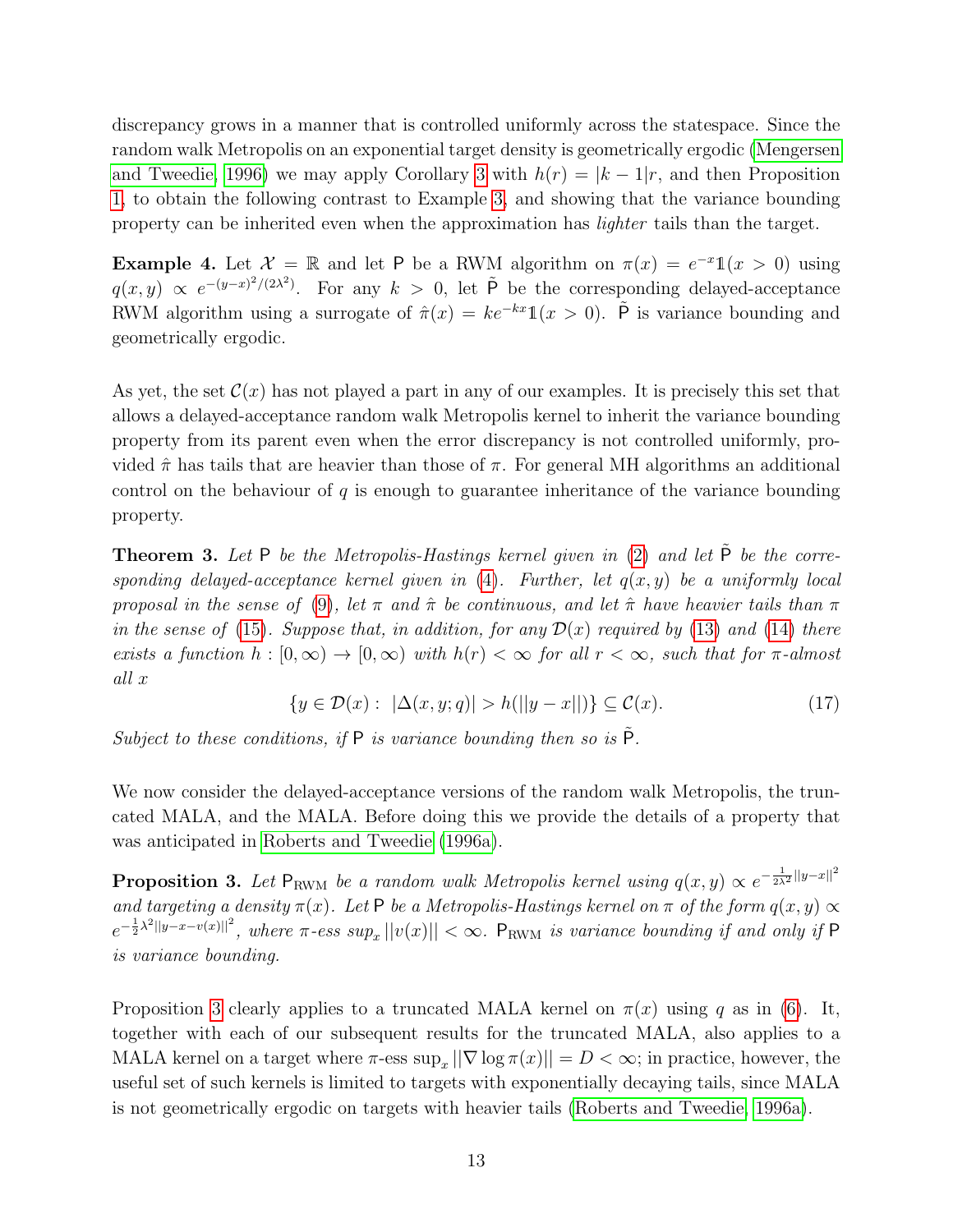Given Proposition [2](#page-8-1) and its prelude, a direct application of Theorem [3](#page-12-0) then leads to the following.

<span id="page-13-0"></span>Example 5. Let  $P_{\text{RWM}}$  and  $P_{\text{TMALA}}$  be, respectively, a random walk Metropolis kernel and a truncated MALA kernel on the differentiable density,  $\pi(x)$ . Let  $\tilde{P}_{RWM}$  and  $\tilde{P}_{TMALA}$  be the corresponding delayed-acceptance kernels, created as in [\(4\)](#page-4-2) through the continuous density,  $\hat{\pi}(x)$ . Suppose also that  $\hat{\pi}$  has heavier tails than  $\pi$  in the sense of [\(15\)](#page-10-1). Subject to these conditions, if  $P_{\text{RWM}}$  is variance bounding then so is  $\tilde{P}_{\text{RWM}}$ , and if  $P_{\text{TMALA}}$  is variance bounding then so is  $\tilde{P}_{\text{TMALA}}$ .

The MALA is geometrically ergodic when applied to one-dimensional targets of the form  $\pi(x) \propto e^{-|x|^\beta}$  for  $\beta \in [1,2)$  [\(Roberts and Tweedie, 1996a\)](#page-20-12); when  $\beta = 2$  geometric ergodicity occurs provided  $\lambda$  is sufficiently small, and for  $\beta > 2$  the MALA is not geometrically ergodic. Even when  $\beta > 1$ , however, Theorem [3](#page-12-0) does not apply because the proposal is not uniformly local.

<span id="page-13-1"></span>**Example 6.** Let  $\mathcal{X} = \mathbb{R}$  and let P be a MALA algorithm on  $\pi(x) \propto e^{-x^{\beta}}1(x > 0)$  with  $1 \leq \beta < 2$ . Let  $\hat{\pi}(x) \propto e^{-x^{\gamma}} 1(x > 0)$  and let  $\tilde{P}$  be the corresponding delayed-acceptance MALA kernel [\(4\)](#page-4-2) (i.e. using a proposal of  $Y = x + \frac{1}{2}$  $\frac{1}{2}\lambda^2 \nabla \log \pi(x) + \lambda Z$ , where  $Z \sim N(0, 1)$ ).  $\tilde{P}$  is neither geometrically ergodic nor variance bounding, except when  $\gamma = \beta$ .

The contrast between the truncated MALA and the MALA in Examples [\(5\)](#page-13-0) and [\(6\)](#page-13-1) highlights the importance of a uniformly local proposal. In practice, however, if  $\pi(x)$  is computationally expensive to evaluate then, typically,  $\nabla$  log  $\pi(x)$  will also be expensive to evaluate and it might seem more reasonable to base the proposal for delayed-acceptance MALA and delayed-acceptance truncated MALA on  $\nabla$  log  $\hat{\pi}(x)$ .

### 4.3 Kernels where the proposal is based upon  $\hat{\pi}$

On some occasions, the proposal  $q(x, y)$  is a function of the posterior,  $\pi(x)$ , and on such occasions it may be expedient for the delayed-acceptance algorithm to use a proposal  $\hat{q}(x, y)$ , which is based upon  $\hat{\pi}(x)$ . The acceptance rate is  $\tilde{\alpha}_b(x, y) = [1 \wedge r_{1b}(x, y)][1 \wedge r_2(x, y)]$ , where

$$
\mathsf{r}_{1b}(x,y) := \frac{\hat{\pi}(y)\hat{q}(y,x)}{\hat{\pi}(x)\hat{q}(x,y)}.
$$

With  $\overline{\tilde{\alpha}}_b(x) := \mathbb{E}_q[\tilde{\alpha}_b(x, Y)]$ , the corresponding delayed acceptance kernel is

<span id="page-13-2"></span>
$$
\tilde{\mathsf{P}}_b(x, dy) := \hat{q}(x, y) dy \; \tilde{\alpha}_b(x, y) + [1 - \overline{\tilde{\alpha}}_b(x)] \delta_x(dy). \tag{18}
$$

Let  $r_{\text{hyp}}(x, y) := \pi(y)\hat{q}(y, x)/[\pi(x)\hat{q}(x, y)], \ \alpha_{\text{hyp}}(x, y) = 1 \wedge r_{\text{hyp}}(x, y), \text{ and, with } \overline{\alpha}_{\text{hyp}}(x) =$  $\mathbb{E}_{\hat{q}} [\alpha_{\text{hyp}}(x, Y)]$ , consider the hypothetical Metropolis-Hastings kernel:

$$
\mathsf{P}_{\text{hyp}}(x, dy) := \hat{q}(x, y) dy \; \alpha_{\text{hyp}}(x, y) + [1 - \overline{\alpha}_{\text{hyp}}(x))] \delta_x(dy). \tag{19}
$$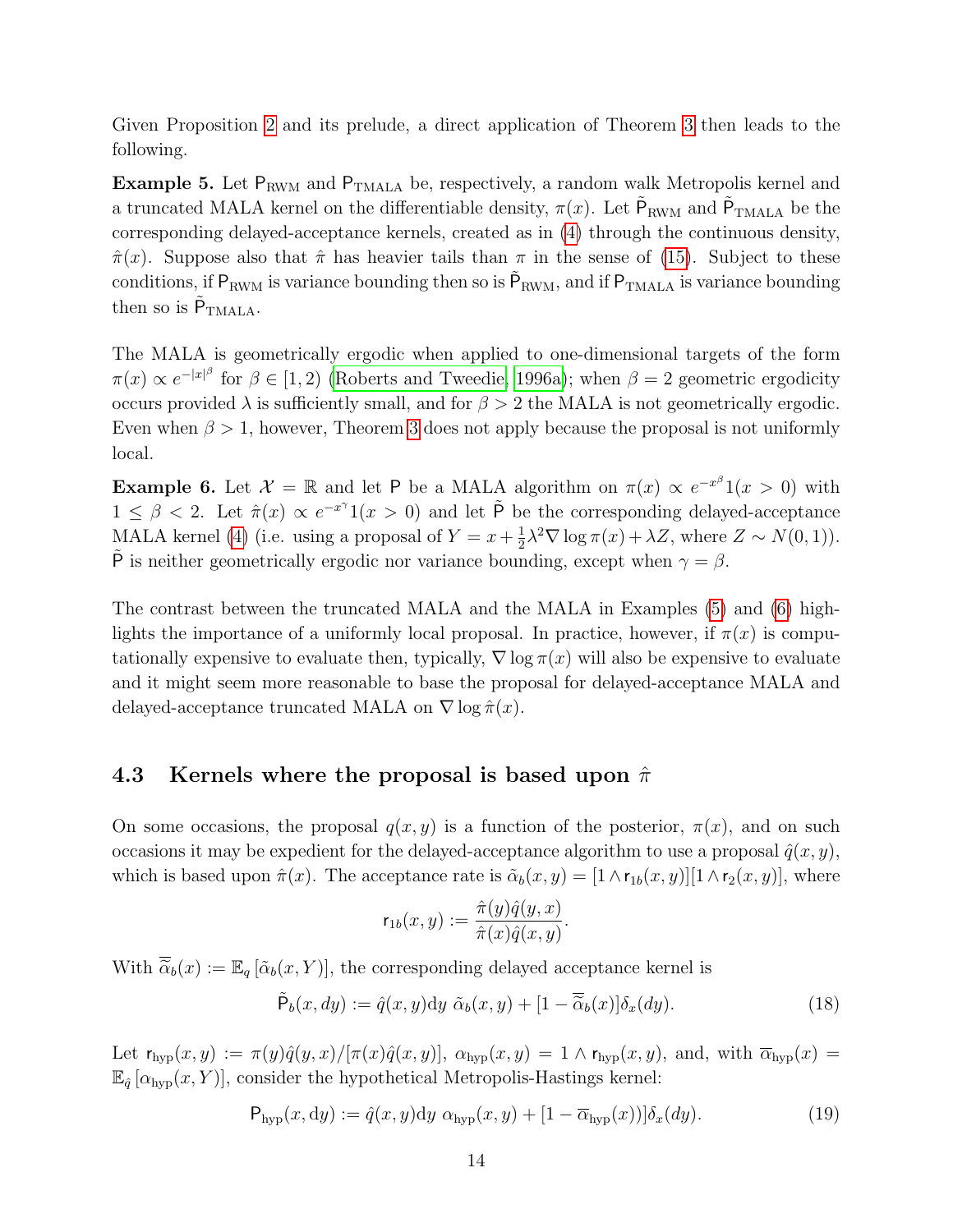|                                                         |               |               | Algorithm   MALA RWM/TMALA MALA $(\nabla \log \hat{\pi})$ TMALA $(\nabla \log \hat{\pi})$ |
|---------------------------------------------------------|---------------|---------------|-------------------------------------------------------------------------------------------|
| $1 \leq \gamma < \beta \leq 2 \mid \times \text{Ex } 6$ | $\sqrt{Ex 5}$ | $\sqrt{Ex 8}$ | $\sqrt{Ex7}$                                                                              |
| $1 \leq \beta < \gamma$ $\vert \times \to 6$            | $\times$ Ex 9 | $\times$ Ex 8 | $\times$ Ex 9                                                                             |

<span id="page-14-3"></span>Table 1: Whether or not the DA algorithm for  $\pi(x) \propto e^{-x^{\beta}} \mathbb{1}(x > 0)$  using  $\hat{\pi}(x) \propto e^{-x^{\gamma}} \mathbb{1}(x > 0)$ 0) is variance bounding as a function of  $\gamma$  and  $\beta$  and the specific DA algorithm. The final two columns indicate that  $\hat{\pi}$  rather than  $\pi$  is used to create the proposal.

Now,  $\tilde{\alpha}_b(x,y) \leq \alpha_{\rm hyp}(x,y)$ , so if  $P_{\rm hyp}$  is not variance bounding then  $\tilde{P}_b$  is not variance bounding either. There is an exact correspondence between P from the previous section, and  $P_{\text{hyp}}$ , and it is natural to consider inheritance of geometric ergodicity from  $P_{\text{hyp}}$  exactly as in the prevous section we considered inheritance from P. The theoretical results are analogous and will not be restated; moreover, the theoretical properties of kernels of the form  $P_{\text{hyp}}$  are less well investigated. Instead we illustrate inheritance of variance bounding (or its lack) through two examples.

<span id="page-14-1"></span>Example 7. Let  $P_{TMALA}$  be, a truncated MALA kernel on the differentiable density,  $\pi(x)$ . Let  $\tilde{P}_{\text{TMALAb}}$  be the corresponding delayed-acceptance kernel, created as in [\(18\)](#page-13-2) through the differentiable density  $\hat{\pi}(x)$ .  $\tilde{P}_{\text{TMALAb}}$  inherits the variance bounding property from  $P_{\text{TMALA}}$ if either of the following conditions holds. (i) There is uniformly bounded growth in the log error discrepancy, in the sense of [\(16\)](#page-11-4), or (ii)  $\hat{\pi}$  has heavier tails than  $\pi$  in the sense of [\(15\)](#page-10-1).

Our penultimate example suggests that a delayed-acceptance MALA based upon an approximation that has heavier (though not too much heavier) tails is a reasonable choice.

<span id="page-14-0"></span>**Example 8.** Let  $\mathcal{X} = \mathbb{R}$  and let P be a MALA algorithm on  $\pi(x) \propto e^{-x^{\beta}} \mathbb{1}(x > 0)$  with  $1 \leq \beta < 2$ . Let  $\hat{\pi}(x) \propto e^{-x^{\gamma}} \mathbb{1}(x > 0)$  and let  $\tilde{P}$  be the corresponding delayed-acceptance MALA kernel created as in [\(18\)](#page-13-2) through the differentiable density  $\hat{\pi}(x)$ . P is variance bounding  $\iff \tilde{P}$  is geometrically ergodic  $\iff 1 \leq \gamma \leq \beta$ .

We summarise the consequences of Examples [5](#page-13-0) to [8](#page-14-0) for  $\pi(x) \propto e^{-x^{\beta}} \mathbb{1}(x > 0)$  and  $\hat{\pi}(x) \propto$  $e^{-x^{\gamma}}1(x>0)$  in Table [1,](#page-14-3) filling in the two blanks with Example [9](#page-14-2) below. The table displays the results in terms of variance bounding, which is equivalent to geometric ergodicity in all these cases by Proposition [1.](#page-6-0)

<span id="page-14-2"></span>**Example 9.** Let  $\mathcal{X} = \mathbb{R}$  and let P be a RWM or truncated MALA algorithm on  $\pi(x) \propto$  $e^{-x^{\beta}}1(x > 0)$  with  $1 \leq \beta < 2$ . Let  $\hat{\pi}(x) \propto e^{-x^{\gamma}}1(x > 0)$  and let  $\tilde{P}$  be the corresponding delayed-acceptance RWM or truncated MALA kernel created either from [\(4\)](#page-4-2) or [\(18\)](#page-13-2) through the differentiable density  $\hat{\pi}(x)$ . If  $1 < \beta < \gamma$ ,  $\tilde{P}$  is neither geometrically ergodic nor variance bounding.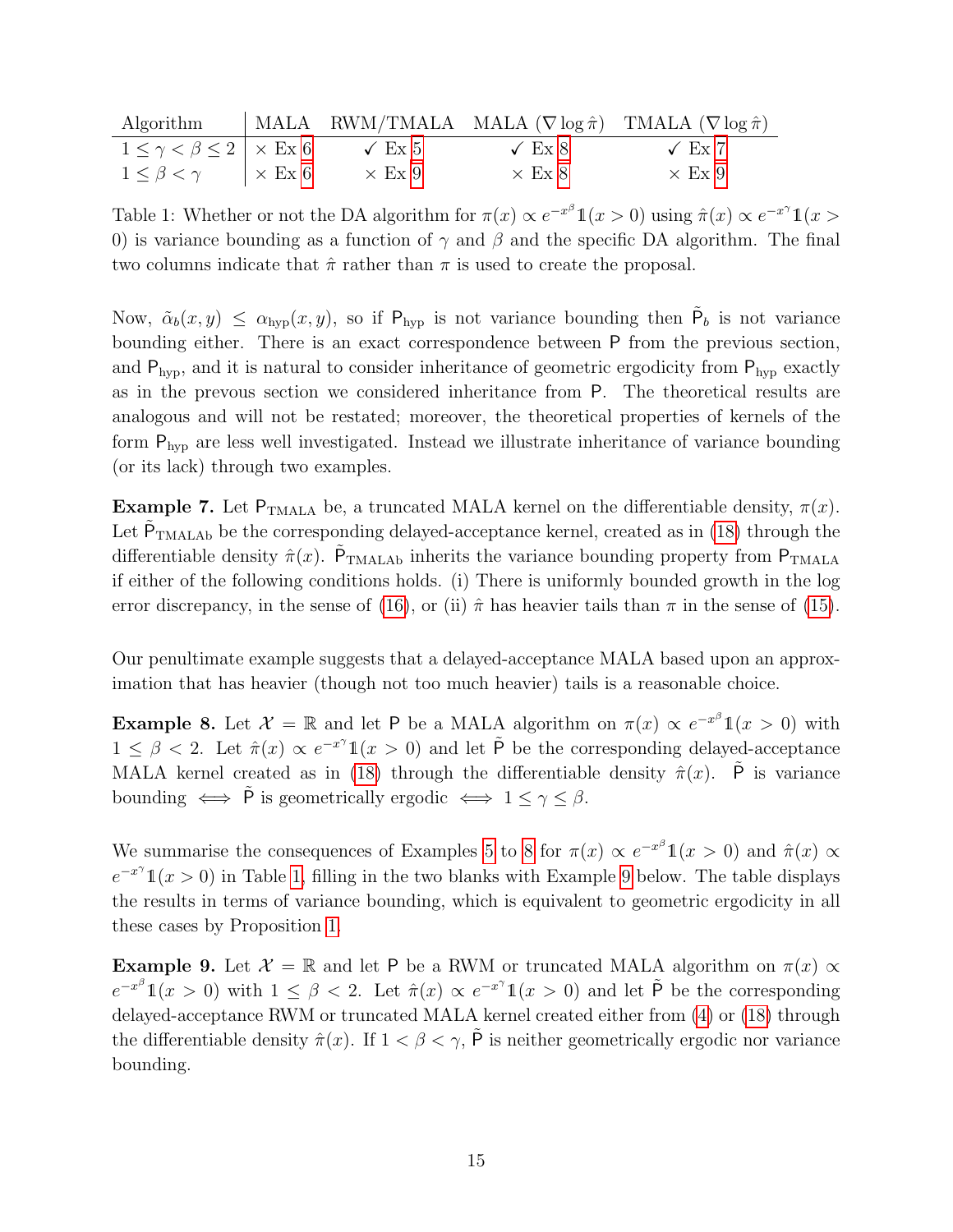## <span id="page-15-0"></span>5 Numerical demonstrations

The theoretical results from Section [4](#page-9-0) were made more concrete through Examples [1](#page-6-1) to [9.](#page-14-2) In this section we investigate the numerical performance of delayed acceptance algorithms in examples similar to those used in earlier sections. The specific targets in the earlier Examples were chosen to demonstrate particular points as simply as possible; here we deliberately investigate a broader class of targets, the exponential family class (e.g. [Roberts and Tweedie,](#page-20-12) [1996a;](#page-20-12) [Livingstone et al., 2019\)](#page-20-14):

<span id="page-15-1"></span>
$$
\pi(x) \propto \exp\left(-||x||^{\beta}\right) \quad \text{and} \quad \hat{\pi}(x) \propto \exp\left(-||x||^{\gamma}/\kappa^{\gamma}\right). \tag{20}
$$

The parameters  $\beta$  and  $\gamma$  in (19) govern the lightness of the tails in the target and the approximation to it respectively, and allow us to vary these separately.

A lack of variance bounding can be seen in terms of the chain struggling to leave a certain region, which typically has a low probability under  $\pi$ . In practice, this lack of variance bounding (or a lack of geometric ergodicity) can manifest in two ways.

- 1. When a sensible starting value is not known, a starting value with poor properties may be chosen unwittingly and the algorithm may struggle to move from this initial point or region of the space.
- 2. Even when started from a reasonable value, over the course of a sufficiently long run the algorithm will visit this "danger region" and then struggle to leave.

For the target [\(20\)](#page-15-1), the "danger region" corresponds to the tails of  $\pi$ .

Our experiments deliberately start the algorithm in the tails of  $\pi$  and then measure the number of iterations to reach the centre of the distribution. To make "reaching the centre" concrete, we find the number of iterations until  $||x||$  is less than its median value under π. To decide where in the tails we start, we set ||x|| to its  $1 - p_0$  quantile under π, for  $p_0 \in \{10^{-1}, 10^{-2}, \ldots, 10^{-6}\}\$ in Scenarios (i) and (ii), and  $p_0 \in \{10^{-4}, 10^{-8}, \ldots, 10^{-24}\}\$ in Scenarios (iii) and (iv); we start the algorithm from a uniformly random point on the surface of that hypersphere. In practical MCMC, many runs are of  $\mathcal{O}(10^6)$  iterations, so it is not unreasonable that issues which are detected for  $p_0 \geq 10^{-8}$  might occur in practice even when the algorithm is started from a sensible value. We work in dimension  $d = 5$  and repeat each experiment 20 times, except for scenario (iii) where we repeat 10 times to avoid excessive clutter.

We consider four specific scenarios, and so as to bound the amount of computing time, in each scenario we set a maximum number of iterations for which the algorithm should be run. In all scenarios the time until convergence increases with the starting quantile, whether or not the algorithm is variance bounding, for the most part simply because the algorithm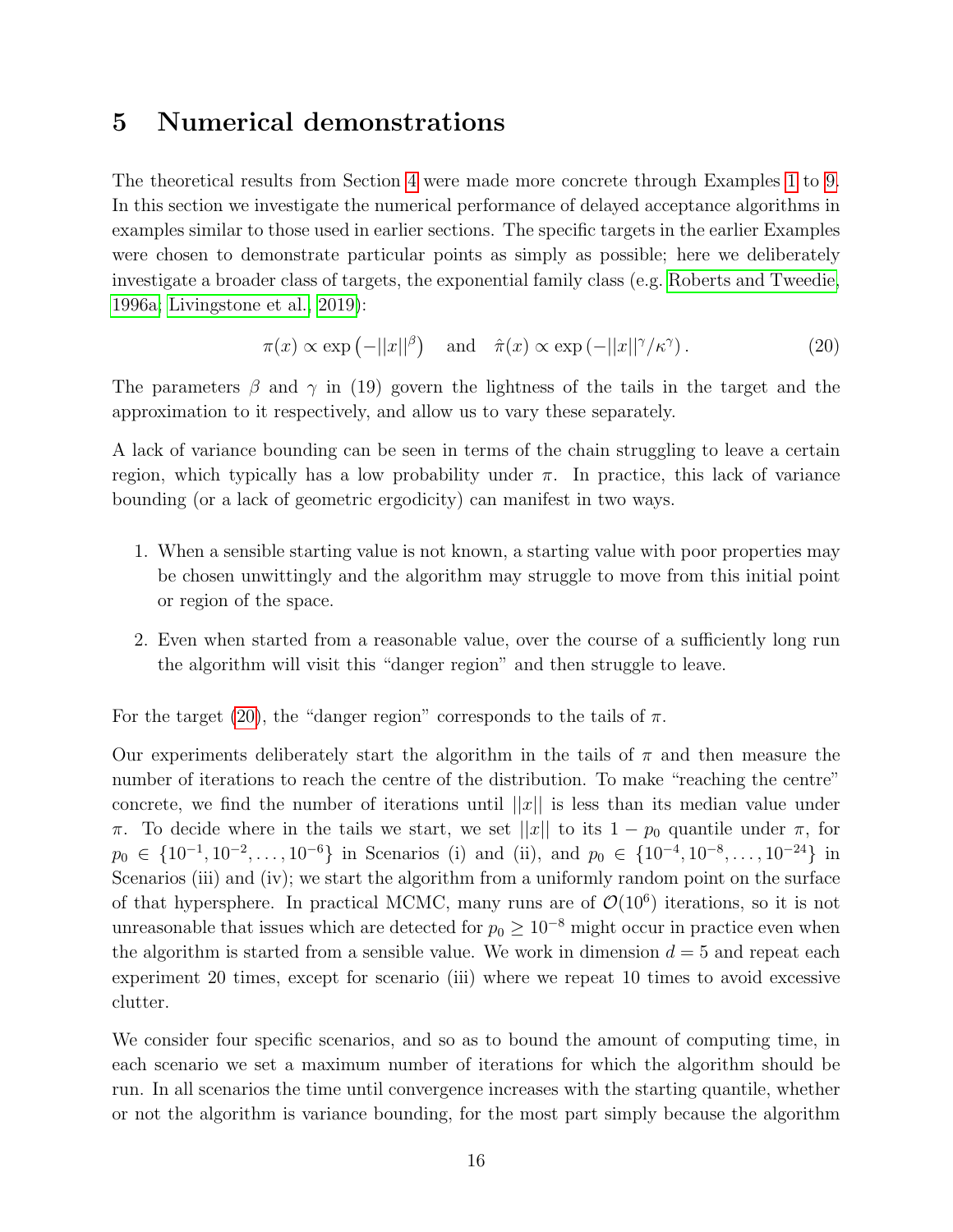is starting further from the main mass of the target. However, when the disparity between algorithms grows towards an order of magnitude, this suggests danger.

For the DARWM and DAMALA, the scaling parameter,  $\lambda$ , was chosen so that for the RWM or MALA itself, the acceptance rate was a little larger than the theoretical optimum values of approximately 23% and 57% respectively. DATMALA used the same scaling as DAMALA and a truncation value such that when TMALA explored the true posterior, fewer than 4% of the gradients were truncated.

Scenario i  $(\beta = \gamma = 2, \kappa = 1/2$  and  $\kappa = 2)$ . The results appear in the top-left of Figure [1](#page-17-0) and demonstrate the undesirable behaviour when the target and the approximation are both Gaussian but the approximation has lighter tails than the target (see Example [1\)](#page-6-1), and the reasonable behaviour when the approximation's tails are less tight than the target's (Example [2\)](#page-6-2).

Scenario ii  $(\beta = \gamma = 1, \kappa = 1/2 \text{ and } \kappa = 2)$  $(\beta = \gamma = 1, \kappa = 1/2 \text{ and } \kappa = 2)$  $(\beta = \gamma = 1, \kappa = 1/2 \text{ and } \kappa = 2)$ . The results, in the top-right of Figure 1, demonstrate that, in alignment with Example [3,](#page-11-3) the worst behaviour by some margin is exhibited by the only non-variance bounding algorithm: the independence sampler where  $\hat{\pi}$ uses a smaller scaling than  $\pi$  has. In particular, aligning with Example [4,](#page-12-2) the DARWM that uses the same  $\hat{\pi}$  as the poor independence sampler performs only marginally worse than the DARWM which uses the notionally 'safer'  $\hat{\pi}$ .

**Scenario iii** ( $\beta = 1.5$ ,  $\kappa = 1$ ,  $\gamma = 1.2$  and  $\gamma = 1.8$ ). This corresponds to Examples [5,](#page-13-0) [6](#page-13-1) and [9](#page-14-2) and is consistent with the DARWM and DATMALA, but not DAMALA, being variance bounding when  $1 < \gamma < \beta$ , and none being variance bounding when  $\gamma > \beta$ .

Scenario iv ( $\beta = 1.5$ ,  $\kappa = 1$ ,  $\gamma = 1.2$  and  $\gamma = 1.8$ , proposal uses  $\nabla \log \hat{\pi}$ ) and suggests that as with Examples [7](#page-14-1) and [8](#page-14-0) , DAMALA and DATMALA are both variance bounding when  $\gamma < \beta$ , and following Example [9,](#page-14-2) neither is variance bounding when  $\gamma > \beta$ .

In scenarios (i), (iii) and (iv) the target itself has lighter-than exponential tails, so even though the x-axis is linear in log p it is sublinear in the magnitude of the initial value,  $||x_0||$ . Hence, issues with the algorithms might be expected to appear more slowly as  $-\log p_0$ increases than they do with scenario (ii). Whilst exceptionally poor behaviour is unlikely to be seen, therefore, during a typical run that has been started from the main posterior mass, it could easily occur as a result of a poor starting value.

## 6 Discussion

Delayed acceptance Metropolis-Hastings algorithms are popular when the posterior is computationally intensive to evaluate yet a cheap approximation is available. Approximations can arise through many mechanisms, including the coarsening of a numerical-integration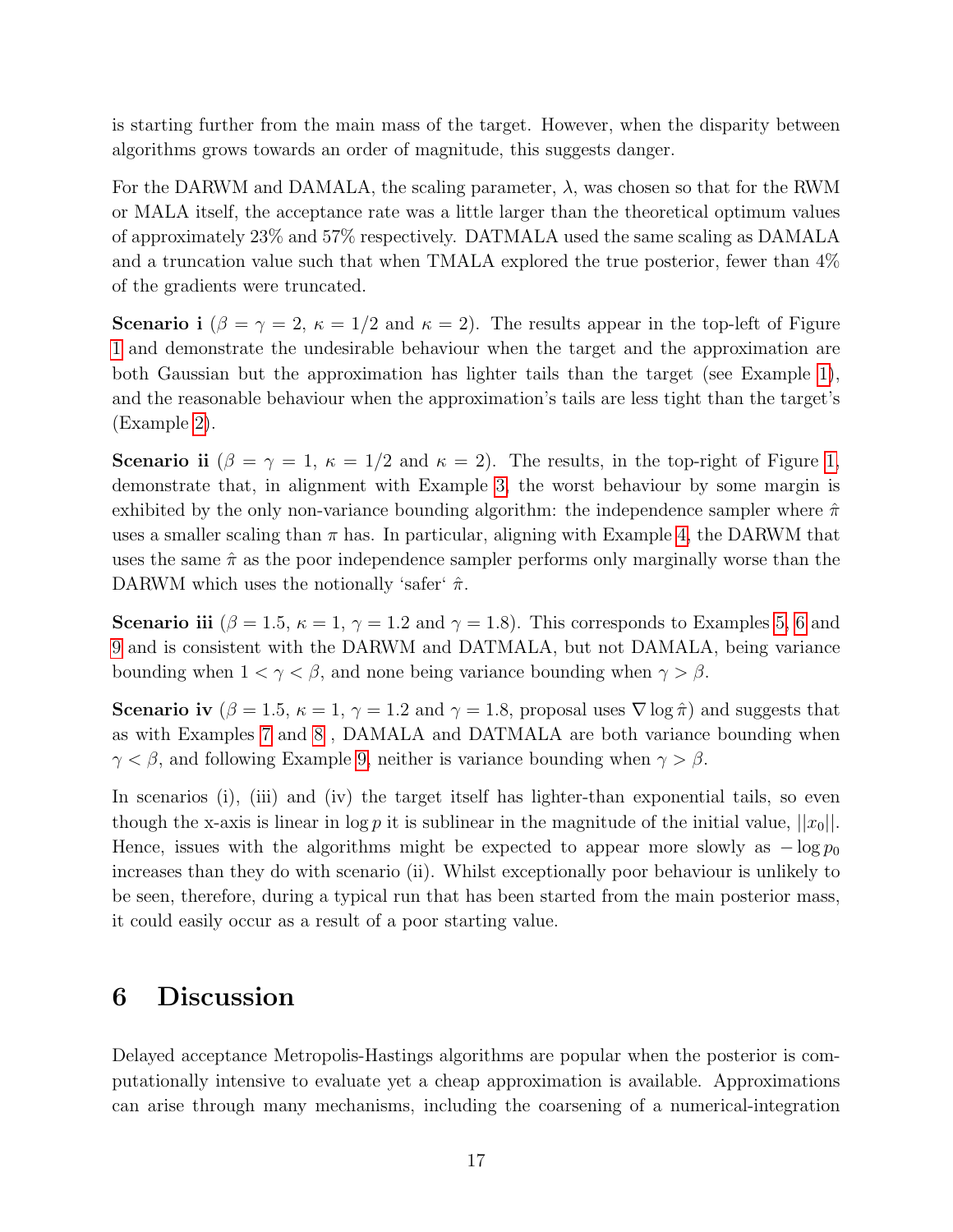

<span id="page-17-0"></span>Figure 1: Plots of  $log_{10}$  convergence time against (jittered)  $- log_{10} p_0$  for scenarios (i) top left, (ii) top right, (iii) bottom left and (iv) bottom right. In plots (i)-(iii), a dark blue + corresponds to DARWM where the target has a 'good' parameter value (scaling in (i) and (ii), and power in (iii)) and a red  $\times$  to DARWM with a 'poor' parameter value. In plot (ii) a light blue  $\circ$  corresponds to DAIS (DA independence sampler) with  $\kappa = 2$  and a magenta  $\triangle$  to DAIS with  $\kappa = 1/2$ . In plots (iii) and (iv), the light blue  $\circ$  corresponds to truncated DATMALA with  $\gamma < \beta$ , and magenta  $\Delta$  to DATMALA with  $\gamma > \beta$ , whilst a green • corresponds to DAMALA with  $\gamma < \beta$ , and black  $\blacktriangle$  to DAMALA with  $\gamma > \beta$ .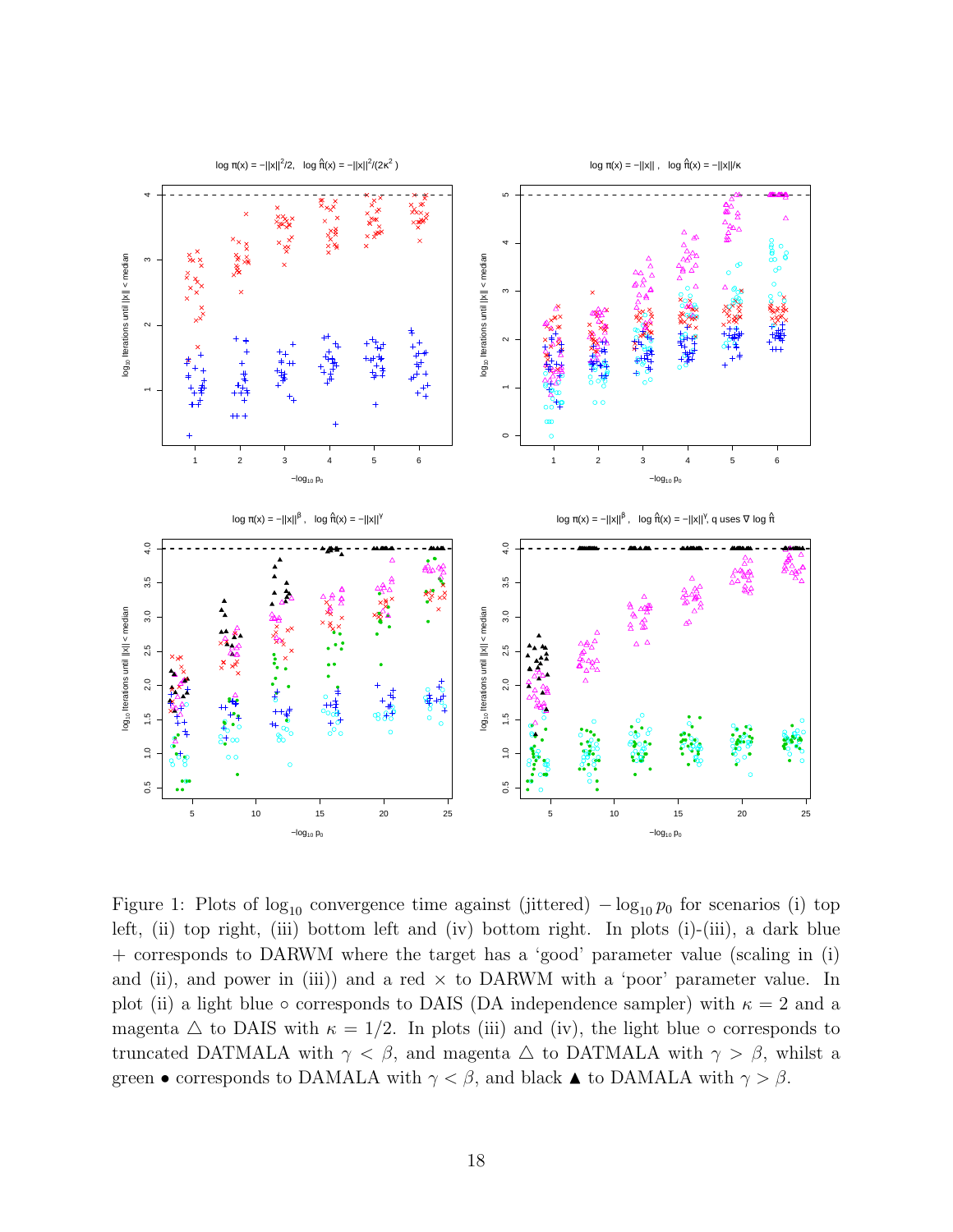grid, subsampling from big data, Gaussian process approximation and nearest neighbour averaging. To date, with the exception of [Franks and Vihola](#page-19-6) [\(2020\)](#page-19-6) and a note in [Banterle](#page-18-0) [et al.](#page-18-0) [\(2019\)](#page-18-0), little consideration has been given to the properties of the resulting algorithm and, in particular as to whether the delayed-acceptance algorithm might inherit good properties, such as variance bounding, from its parent Metropolis-Hastings algorithm. From the MCMC output, one might reasonably hope to be able to estimate any quantity with a finite variance under  $\pi$  and be confident that the Monte Carlo error would reduce in inverse proportion to the square-root of the run length; however, if the algorithm is not variance bounding then this may not be the case.

We have investigated the inheritance of the variance bounding property and provided sufficient conditions for it to occur. A general rule of thumb for algorithms with uniformly local (see Definition [2\)](#page-8-2) proposals, such as the random walk Metropolis and the truncated MALA, is that the approximation should have heavier tails (see Definition [4\)](#page-10-4) than the target; however, this is not always necessary (see Example [4\)](#page-12-2). The MALA algorithm does not enjoy the same good properties as the truncated MALA and, in particular, does not necessarily inherit variance bounding even when the approximation does have heavier tails than the target (see Example [6\)](#page-13-1).

A note of caution is also in order: variance bounding (and/or geometric ergodicity) are helpful properties as, in particular, they guarantee the existence of a usual central limit theorem for ergodic averages. However, whilst non-zero, the conductance of a kernel could be exceedingly small (or the geometric rate of convergence execptionally close to one) so that the algorithm might not be useful in practice. Thus, whilst we recommend following the advice in this article when choosing the approximation so as to reduce the chance of false confidence in the resulting Monte Carlo estimates, one should also continue to check other diagnostics, such as trace plots, and to vary any tuning parameters to optimise performance.

Acknowledgements: This paper was motivated by initial conversations with Alexandre Thiery about the preservation, and lack of preservation, of geometric ergodicity for delayed-acceptance kernels.

Data availability: Data sharing is not applicable to this article as no new data were created or analysed in this study.

# References

<span id="page-18-0"></span>Banterle, M., Grazian, C., Lee, A., and Robert, C. P. (2019). Accelerating metropolishastings algorithms by delayed acceptance. Foundations of Data Science, 1(2639-8001-2019-2-103):103.

<span id="page-18-1"></span>Besag, J. (1994). In discussion of 'Representations of knowledge in complex systems' by U.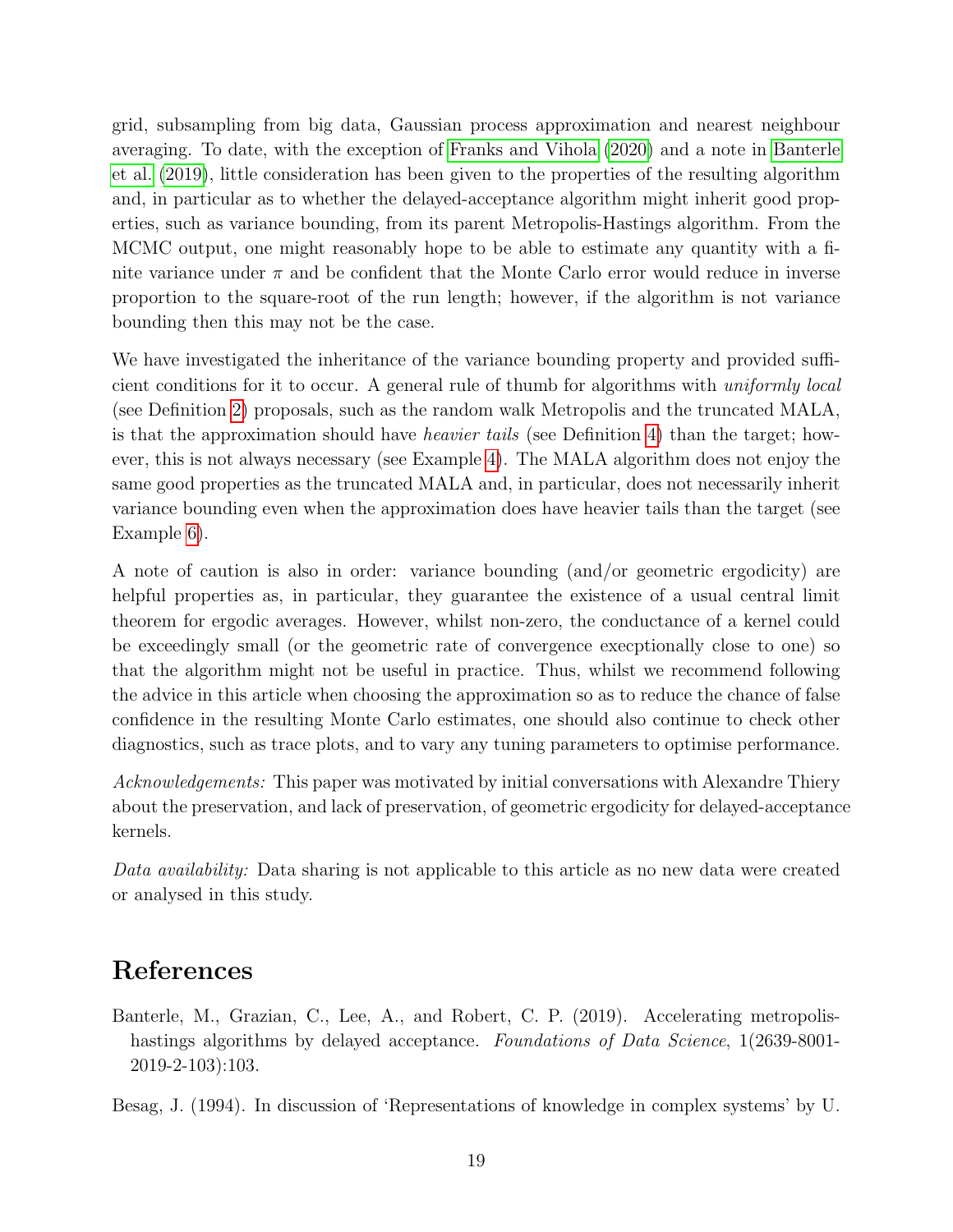Grenander and M. Miller. J. Roy. Stat. Soc. Ser. B, 56:591–592.

- <span id="page-19-2"></span>Christen, J. A. and Fox, C. (2005). Markov chain Monte Carlo using an approximation. J. Comp. Graph. Stat., 14(4):795–810.
- <span id="page-19-4"></span>Cui, T., Fox, C., and O'Sullivan, M. (2011). Bayesian calibration of a large-scale geothermal reservoir model by a new adaptive delayed acceptance metropolis hastings algorithm. Water Resources Research, 47(10).
- <span id="page-19-6"></span>Franks, J. and Vihola, M. (2020). Importance sampling correction versus standard averages of reversible MCMCs in terms of the asymptotic variance. Stochastic Processes and their Applications. Early availability online.
- <span id="page-19-8"></span>Geyer, C. J. (1992). Practical Markov Chain Monte Carlo. Statistical Science, 7(4):473 – 483.
- <span id="page-19-1"></span>Geyer, C. J. (2011). Introduction to Markov chain Monte Carlo. In Brooks, S., Gelman, A., Jones, G. L., and Meng, X.-L., editors, *Handbook of Markov chain Monte Carlo*, Chapman & Hall/CRC Handbooks of Modern Statistical Methods, pages 3–48. CRC Press, Boca Raton, FL.
- <span id="page-19-0"></span>Gilks, W. R., Richardson, S., and Spiegelhalter, D. J. (1996). Markov Chain Monte Carlo in practice. Chapman and Hall, London, UK.
- <span id="page-19-5"></span>Golightly, A., Henderson, D. A., and Sherlock, C. (2015). Delayed acceptance particle MCMC for exact inference in stochastic kinetic models. *Stat. Comput.*, 25(5):1039–1055.
- <span id="page-19-3"></span>Higdon, D., Reese, C. S., Moulton, J. D., Vrugt, J. A., and Fox, C. (2011). Posterior exploration for computationally intensive forward models. In Brooks, S., Gelman, A., Jones, G. L., and Meng, X.-L., editors, *Handbook of Markov chain Monte Carlo*, Chapman & Hall/CRC Handbooks of Modern Statistical Methods, pages 401–418. CRC Press, Boca Raton, FL.
- <span id="page-19-7"></span>Hoff, P. D. (2009). A first course in Bayesian statistical methods. Springer, Dordrecht, Heidelberg, London, New York.
- <span id="page-19-10"></span>Jarner, S. r. F. and Hansen, E. (2000). Geometric ergodicity of Metropolis algorithms. Stochastic Process. Appl., 85(2):341–361.
- <span id="page-19-9"></span>Jerrum, M. and Sinclair, A. (1988). Conductance and the rapid mixing property for markov chains: The approximation of permanent resolved. In Proceedings of the Twentieth Annual ACM Symposium on Theory of Computing, STOC '88, page 235–244, New York, NY, USA. Association for Computing Machinery.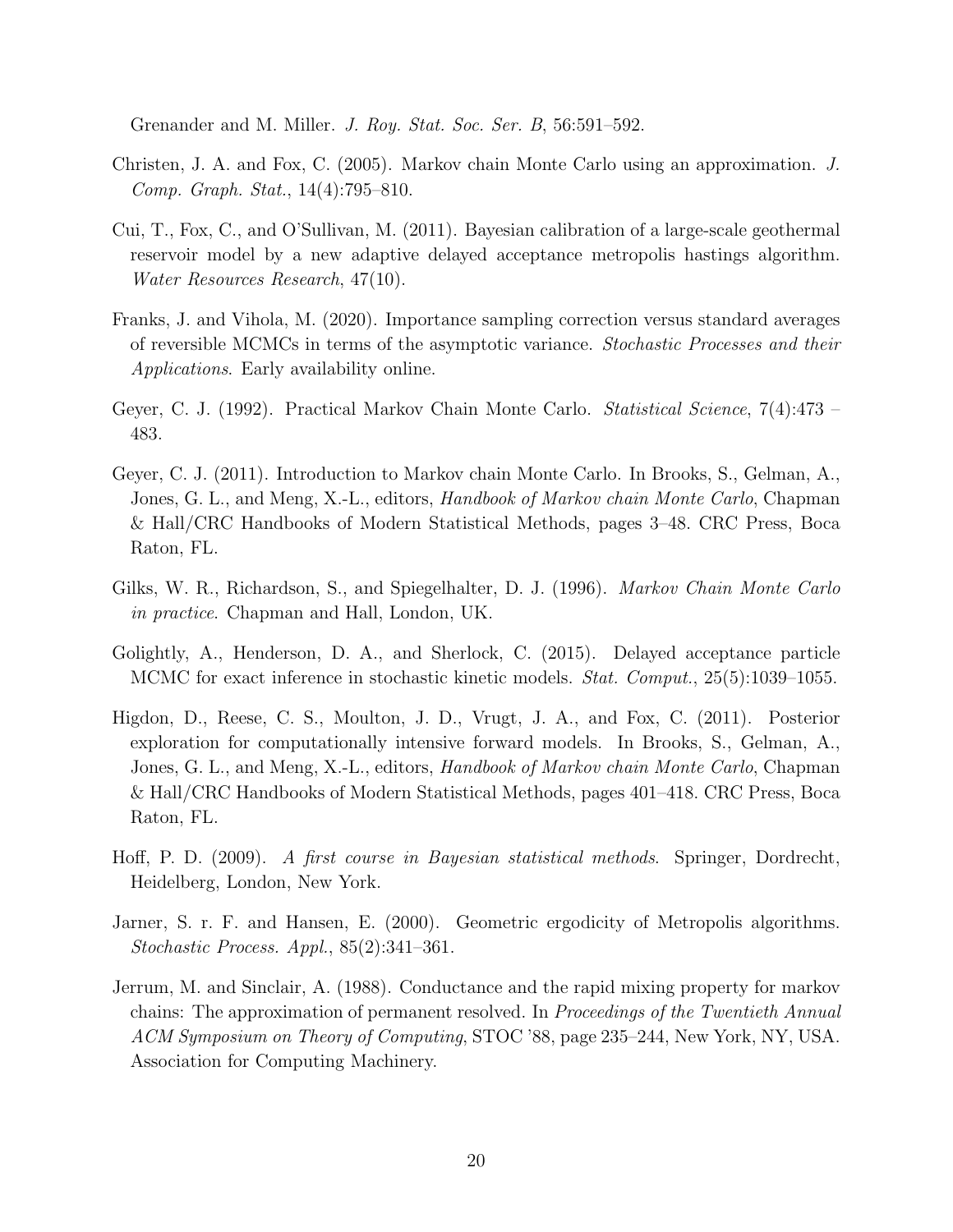- <span id="page-20-9"></span>Lawler, G. F. and Sokal, A. D. (1988). Bounds on the  $L^2$  spectrum for Markov chains and Markov processes: a generalization of Cheeger's inequality. Trans. Amer. Math. Soc., 309(2):557–580.
- <span id="page-20-13"></span>Lee, A. and Latuszynski, K. (2014). Variance bounding and geometric ergodicity of Markov chain Monte Carlo kernels for approximate Bayesian computation. Biometrika, 101(3):655– 671.
- <span id="page-20-10"></span>Liu, J. S. (1996). Metropolized independent sampling with comparisons to rejection sampling and importance sampling. Statistics and Computing, pages 113–119.
- <span id="page-20-0"></span>Liu, J. S. (2001). Monte Carlo Strategies In Scientific Computing. Springer.
- <span id="page-20-14"></span>Livingstone, S., Betancourt, M., Byrne, S., and Girolami, M. (2019). On the geometric ergodicity of Hamiltonian Monte Carlo. *Bernoulli*,  $25(4A):3109 - 3138$ .
- <span id="page-20-11"></span>Mengersen, K. L. and Tweedie, R. L. (1996). Rates of convergence of the Hastings and Metropolis algorithms. Ann. Statist., 24(1):101–121.
- <span id="page-20-7"></span>Meyn, S. and Tweedie, R. (1993). Markov chains and stochastic stability. Springer-Verlag, London.
- <span id="page-20-1"></span>Moulton, J. D., Fox, C., and Svyatskiy, D. (2008). Multilevel approximations in sample-based inversion from the Dirichlet-to-Neumann map. J. Phys.: Conf. Ser., 124(1).
- <span id="page-20-2"></span>Payne, R. D. and Mallick, B. K. (2014). Bayesian Big Data Classification: A Review with Complements. ArXiv e-prints.
- <span id="page-20-8"></span>Peskun, P. H. (1973). Optimum Monte-Carlo sampling using Markov chains. Biometrika, 60:607–612.
- <span id="page-20-3"></span>Quiroz, M., Tran, M.-N., Villani, M., and Kohn, R. (2018). Speeding up MCMC by delayed acceptance and data subsampling. Journal of Computational and Graphical Statistics,  $27(1):12-22.$
- <span id="page-20-5"></span>Roberts, G. and Rosenthal, J. (1997). Geometric Ergodicity and Hybrid Markov Chains. Electronic Communications in Probability,  $2(\text{none})$ :13 – 25.
- <span id="page-20-6"></span>Roberts, G. O. and Rosenthal, J. S. (2004). General state space Markov chains and MCMC algorithms. Probab. Surv., 1:20–71.
- <span id="page-20-4"></span>Roberts, G. O. and Rosenthal, J. S. (2008). Variance bounding Markov chains. Ann. Appl. Probab., 18(3):1201–1214.
- <span id="page-20-12"></span>Roberts, G. O. and Tweedie, R. L. (1996a). Exponential convergence of Langevin distributions and their discrete approximations. Bernoulli, 2(4):341–363.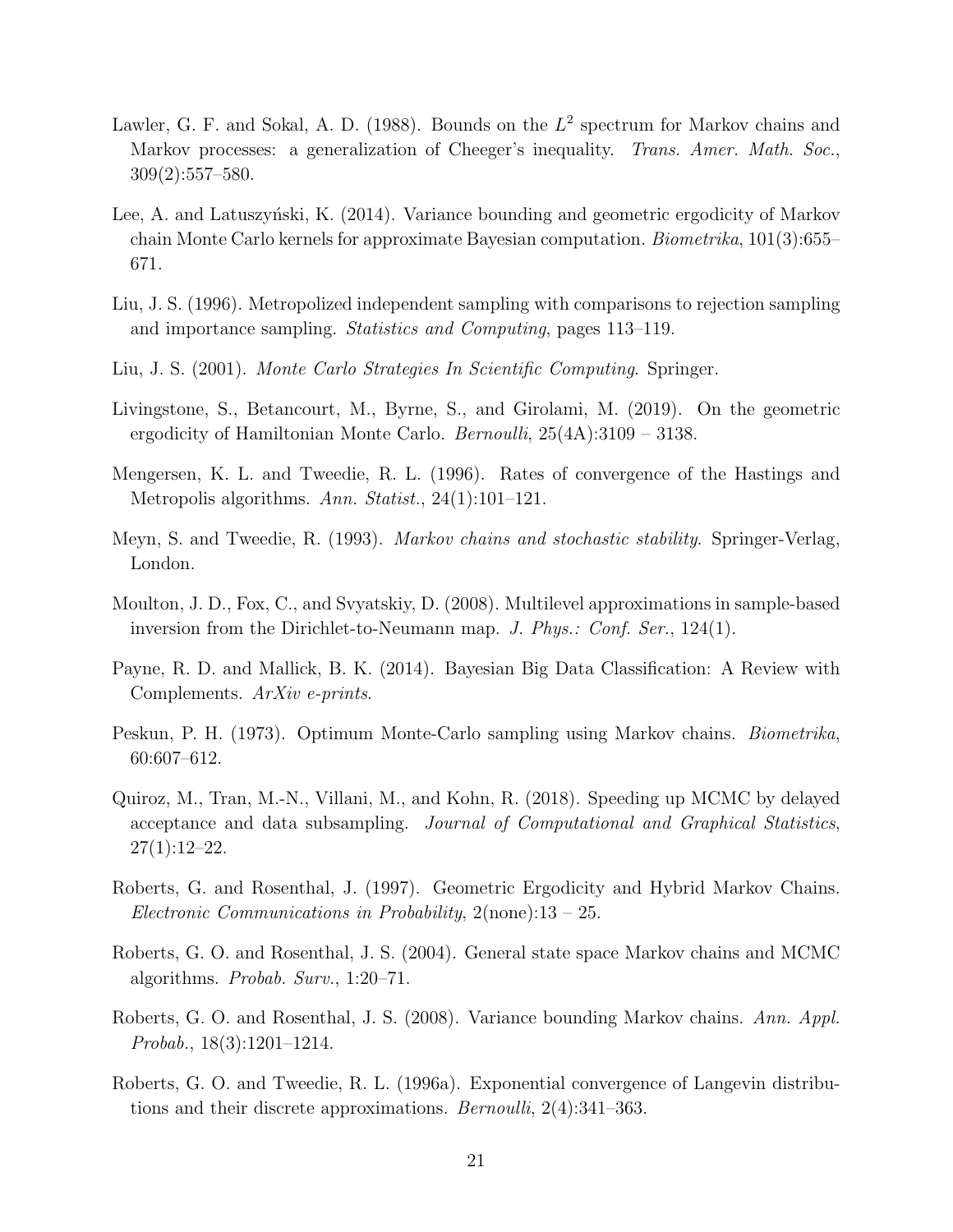- <span id="page-21-7"></span>Roberts, G. O. and Tweedie, R. L. (1996b). Geometric convergence and central limit theorems for multidimensional Hastings and Metropolis algorithms. Biometrika, 83(1):95–110.
- <span id="page-21-9"></span>Rudolph, A. and Sprungk, B. (2016). On a generalization of the preconditioned Crank– Nicolson algorithm. Found Comput Math.
- <span id="page-21-1"></span>Sherlock, C., Golightly, A., and Henderson, D. A. (2017). Adaptive, delayed-acceptance MCMC for targets with expensive likelihoods. Journal of Computational and Graphical Statistics, 26(2):434–444.
- <span id="page-21-2"></span>Sherlock, C., Thiery, A., and Golightly, A. (2021). Efficiency of delayed-acceptance random walk Metropolis algorithms. The Annals of Statistics. To appear.
- <span id="page-21-0"></span>Smith, M. E. (2011). Estimating nonlinear economic models using surrogate transitions. Available from https://files.nyu.edu/mes473/public/Smith Surrogate.pdf.
- <span id="page-21-6"></span>Tierney, L. (1994). Markov chains for exploring posterior distributions. Ann. Statist., 22(4):1701–1762. With discussion and a rejoinder by the author.
- <span id="page-21-4"></span>Tierney, L. (1998). A note on Metropolis-Hastings kernels for general state spaces. Ann. Appl. Probab., 8(1):1–9.
- <span id="page-21-5"></span>Yosida, K. (1980). *Functional analysis*. Springer, Berlin, 6 edition.

## <span id="page-21-3"></span>A Proofs of results

### A.1 Proofs of results in Section [3](#page-7-0)

### <span id="page-21-8"></span>A.1.1 Proof of Lemma [1](#page-7-2)

Since  $\epsilon < \kappa_A$  we may define  $\beta \in (0,1)$  such that  $\epsilon = (1-\beta)\kappa_A$ . For any  $\mathcal{A} \in \mathcal{F}$ ,

$$
\int_{\mathcal{A}^c} q_B(x, y) \alpha_B(x, y) dy \ge \int_{\mathcal{A}^c \cap \mathcal{D}(x)} q_B(x, y) \alpha_B(x, y) dy
$$
\n
$$
\ge \delta \int_{\mathcal{A}^c \cap \mathcal{D}(x)} q_A(x, y) \alpha_A(x, y) dy \text{ by (8)}.
$$
\n
$$
= \delta \left[ \int_{\mathcal{A}^c} q_A(x, y) \alpha_A(x, y) dy - \int_{\mathcal{A}^c \cap \mathcal{D}(x)^c} q_A(x, y) \alpha_A(x, y) dy \right]
$$
\n
$$
\ge \delta \left[ \int_{\mathcal{A}^c} q_A(x, y) \alpha_A(x, y) dy - \int_{\mathcal{D}(x)^c} q_A(x, y) \alpha_A(x, y) dy \right]
$$
\n
$$
\ge \delta \left[ \int_{\mathcal{A}^c} q_A(x, y) \alpha_A(x, y) dy - (1 - \beta) \kappa_A \right] \text{ by (7)}.
$$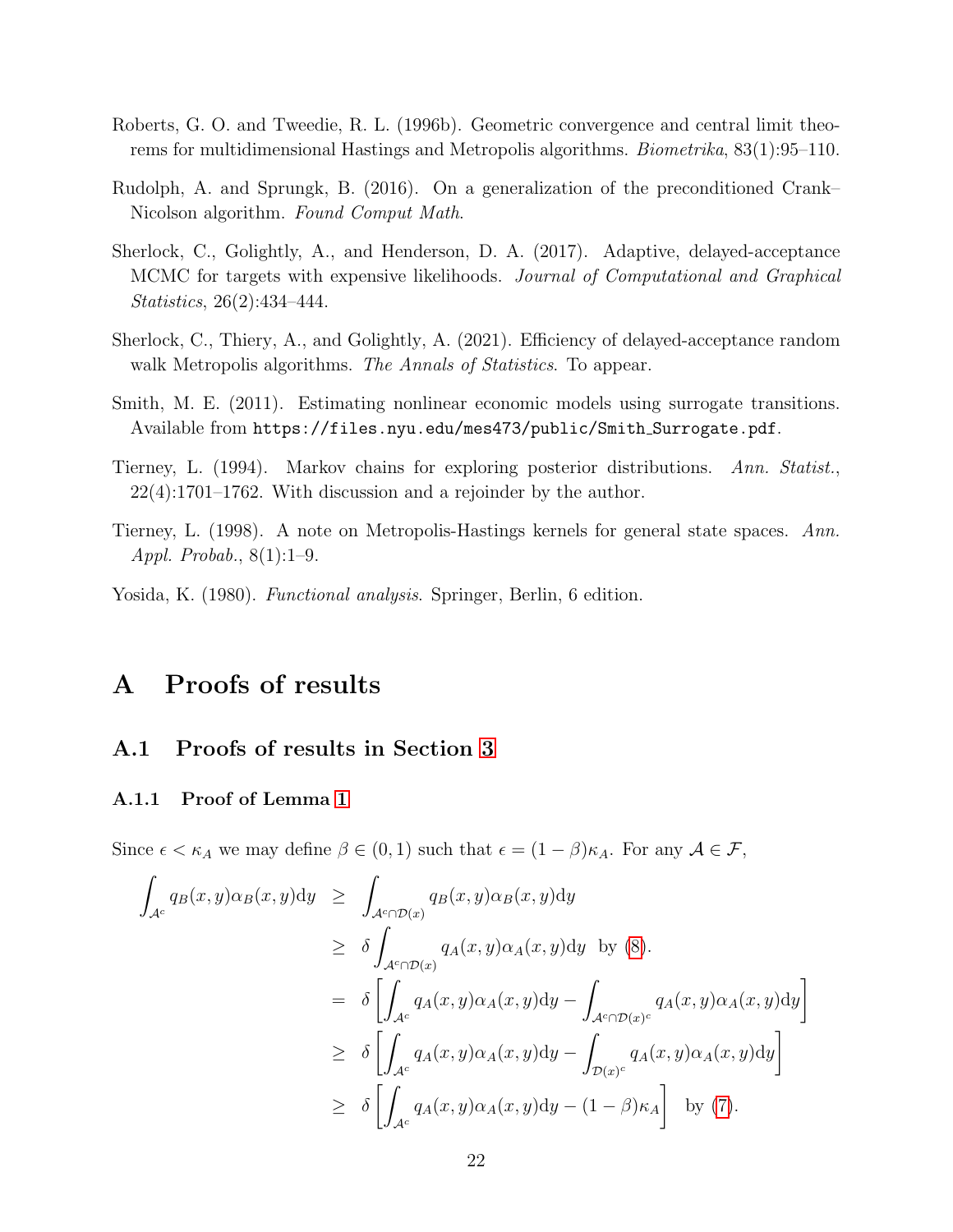Integrating both sides over  $x \in A$  with respect to  $\pi$  gives

$$
\pi(\mathcal{A})\kappa_B(\mathcal{A}) = \int_{x \in \mathcal{A}} \int_{y \in \mathcal{A}^c} \pi(\mathrm{d}x) q_B(x, y) \alpha_B(x, y) \mathrm{d}y
$$
\n
$$
\geq \delta \left[ \int_{x \in \mathcal{A}} \int_{y \in \mathcal{A}^c} \pi(\mathrm{d}x) q_A(x, y) \alpha_A(x, y) \mathrm{d}y - (1 - \beta) \kappa_A \int_{x \in \mathcal{A}} \pi(\mathrm{d}x) \right]
$$
\n
$$
= \delta \left[ \pi(\mathcal{A}) \kappa_A(\mathcal{A}) - (1 - \beta) \pi(\mathcal{A}) \kappa_A \right]
$$
\n
$$
\geq \beta \delta \pi(\mathcal{A}) \kappa_A.
$$

The result follows since only sets with  $\pi(\mathcal{A}) > 0$  are relevant.  $\Box$ 

### A.1.2 Proof of Proposition [2](#page-8-1)

Let  $\nu(x) := \frac{1}{2}\lambda^2 \nabla \log \pi(x)$ . (A) (i)  $||Y-x|| = ||\nu(x) + \lambda Z|| \le \frac{1}{2}\lambda^2 D + \lambda ||Z||$ , where Z is a vector with iid N(0,1) components. So  $\mathbb{P}(||Y-x||>r)\leq \mathbb{P}(|X||Z||+\frac{1}{2})$  $\frac{1}{2}\lambda^2 D > r$   $\rightarrow$  0 as  $r \rightarrow \infty$ . (ii) Algebra shows that

<span id="page-22-0"></span>
$$
\Delta(x, y; q) = \frac{1}{2\lambda^2} \left\{ 2(x - y) \cdot \left[ \nu(x) + \nu(y) \right] + ||\nu(x)||^2 - ||\nu(y)||^2 \right\}.
$$
 (21)

Since  $||\nu(x)|| \leq \lambda^2 D/2$ ,  $|\Delta(x, y; q)| \leq h(||y - x||) := D ||y - x|| + \lambda^2 D^2/8$ , as required. (B) Let  $Z_* = Z \cdot \nabla \log \pi(x) / ||\nabla \log \pi|| \sim N(0, 1)$ . For any  $D > 0$  we may find  $\mathcal{A}_D \in \mathcal{F}$  with  $\pi(\mathcal{A}_D) > 0$  and  $||\nabla \log \pi(x)|| \geq D$  for all  $x \in \mathcal{A}_D$ . Hence, for  $x \in \mathcal{A}_D$ ,

$$
||Y - x|| = \left\| \frac{1}{2} \lambda^2 \nabla \log \pi(x) + \lambda Z \right\| \ge \frac{1}{2} \lambda^2 \left\| \nabla \log \pi(x) \right\| - \lambda |Z_*| \ge \frac{1}{2} \lambda^2 D - \lambda |Z_*|.
$$

So for any  $r > 0$ ,  $\mathbb{P}(||Y - x|| \ge r) \ge \mathbb{P}(|Z_*| \le \frac{1}{2}\lambda D - r/\lambda)$ , which can be made as close to 1 as desired by taking D to be sufficiently large.  $\Box$ 

### A.1.3 Proof of Theorem [2](#page-9-1)

Since  $\kappa_A > 0$  and  $q_A$  is uniformly local, we may take  $\mathcal{D}(x) = \overline{B}(x, r)$ , the closure of  $B(x, r)$ , where r is chosen so as to satisfy [\(9\)](#page-8-0) for  $\pi$ -almost all x, and with  $\epsilon = \kappa_A/2$ .

Next, let  $t = 0 \wedge (c + b) - 0 \wedge (c + a)$ . Since  $0 \wedge (c + a)$  is upper bounded by both 0 and  $c + a$ , if  $0 < c + b$  then  $t \ge 0$ , and if  $c + b < 0$  then  $t \ge b - a$ . Thus  $t \ge 0 \wedge (b - a)$ . Hence for  $y \in \mathcal{D}(x)$ ,

$$
\log \frac{q_B(x, y)\alpha_B(x, y)}{q_A(x, y)\alpha_A(x, y)} = \log q_B(x, y) - \log q_A(x, y)
$$
  
+0  $\wedge [\log(\pi(y)/\pi(x)) + \Delta(x, y; q_B)] - 0 \wedge [\log(\pi(y)/\pi(x)) + \Delta(x, y; q_A)]$   
 $\geq \log q_B(x, y) - \log q_A(x, y) + 0 \wedge [\log \Delta(x, y; q_B) - \log \Delta(x, y; q_A)]$   
 $\geq \log q_B(x, y) - \log q_A(x, y) - h(r).$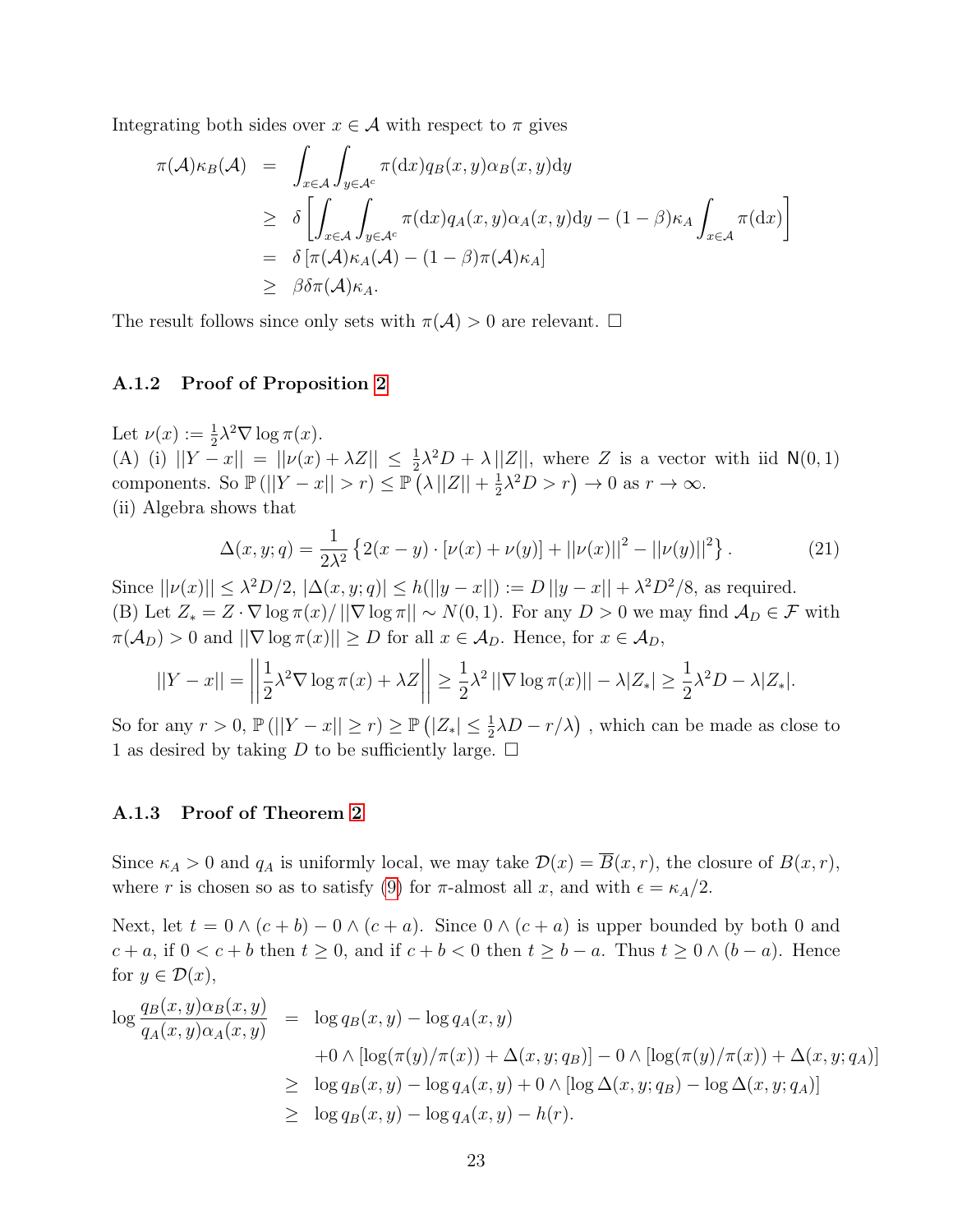The first term is bounded on  $\mathcal{D}(x)$  since  $\log q_B(x, y) - \log q_A(x, y)$  is continuous, and so [\(8\)](#page-7-5) holds and we may apply Lemma [1.](#page-7-2) Repeat with  $A \leftrightarrow B$ .  $\Box$ 

## <span id="page-23-0"></span>A.2 Proofs of results in Section [2](#page-3-0)

### A.2.1 Proof of Proposition [1](#page-6-0)

Since P is geometrically ergodic, it must have a left spectral gap. From [\(5\)](#page-5-1),

$$
Gap_L(P) = 1 + \inf_{f \in L_0^2(\pi), \langle f, f \rangle = 1} \int \pi(dx) P(x, dy) f(x) f(y) = 2 - \sup_{f \in L_0^2(\pi), \langle f, f \rangle = 1} \mathcal{E}_P(f),
$$

where the Dirichlet form for the functional  $f$  of the Markov chain is

$$
\mathcal{E}_P(f) = \frac{1}{2} \int \pi(\mathrm{d}x) P(x, \mathrm{d}y) [f(x) - f(y)]^2 = \frac{1}{2} \int \pi(\mathrm{d}x) q(x, y) \alpha(x, y) [f(x) - f(y)]^2 \mathrm{d}y,
$$

for a propose-accept-reject chain.

Since  $\tilde{\alpha}(x, y) \leq \alpha(x, y)$ ,  $\mathcal{E}_{\tilde{P}}(f) \leq \mathcal{E}_{P}(f)$ , So if P is geometrically ergodic, then  $\text{Gap}_{L}(\tilde{P}) \geq$  $Gap_L(P) > 0$ . The result follows as all geometrically ergodic kernels are variance bounding and the only kernels which are variance bounding but not geometrically ergodic have no left-spectral gap, yet we have just shown that  $\tilde{P}$  must have a left spectral gap because P is geometrically ergodic.  $\square$ 

### A.2.2 Proof of Example [3](#page-11-3)

Since  $\alpha(x, y) = 1$ , the MH algorithm produces iid samples from  $\pi$  and so it is geometrically ergodic (with a spectral gap of 1) and, hence, variance bounding . For the DA algorithm,

$$
\tilde{\alpha}(x,y) = \left[1 \wedge e^{(k-1)(x-y)}\right] \left[1 \wedge e^{(k-1)(y-x)}\right].
$$

For any  $r > 0$  let

$$
\mathcal{A}_r := [2r, \infty), \ \mathcal{B}_r := (0, r), \text{ and } \mathcal{C}_r := [r, 2r).
$$

For  $(x, y) \in \mathcal{A}_r \times \mathcal{B}_r$ ,  $\tilde{\alpha}(x, y) \leq e^{-|k-1|r}$ , whilst for  $(x, y) \in \mathcal{A}_r \times \mathcal{C}_r$ ,  $\tilde{\alpha}(x, y) \leq 1$ . Also,  $\int_{\mathcal{B}_r} q(x, y) dy \leq 1$ , whilst  $\int_{\mathcal{C}_r} q(x, y) dy = e^{-kr} - e^{-2kr} \leq e^{-kr}$ . Therefore, for  $r > \log 2$  (so  $\pi(\mathcal{A}_r) < 1/2$  the flow out of  $\mathcal{A}_r$  satisfies

$$
\pi(\mathcal{A}_r)\kappa_{DA}(\mathcal{A}_r) = \int_{x \in \mathcal{A}_r, y \in \mathcal{B}_r} \pi(x)q(x, y)\tilde{\alpha}(x, y)dydx + \int_{x \in \mathcal{A}_r, y \in \mathcal{C}_r} \pi(x)q(x, y)\tilde{\alpha}(x, y)dydx
$$
  

$$
\leq e^{-|k-1|r} \int_{x \in \mathcal{A}_r,} \pi(x)dx + e^{-kr} \int_{x \in \mathcal{A}_r,} \pi(x)dx = (e^{-|k-1|r} + e^{-kr}) \pi(\mathcal{A}_r).
$$

So, for any  $\epsilon > 0$  ∃r such that  $\kappa_{DA}(\mathcal{A}_r) < \epsilon$ , and the conductance of the chain is therefore 0; the chain is not variance bounding. The lack of geometric ergodicity follows from Proposition  $1. \Box$  $1. \Box$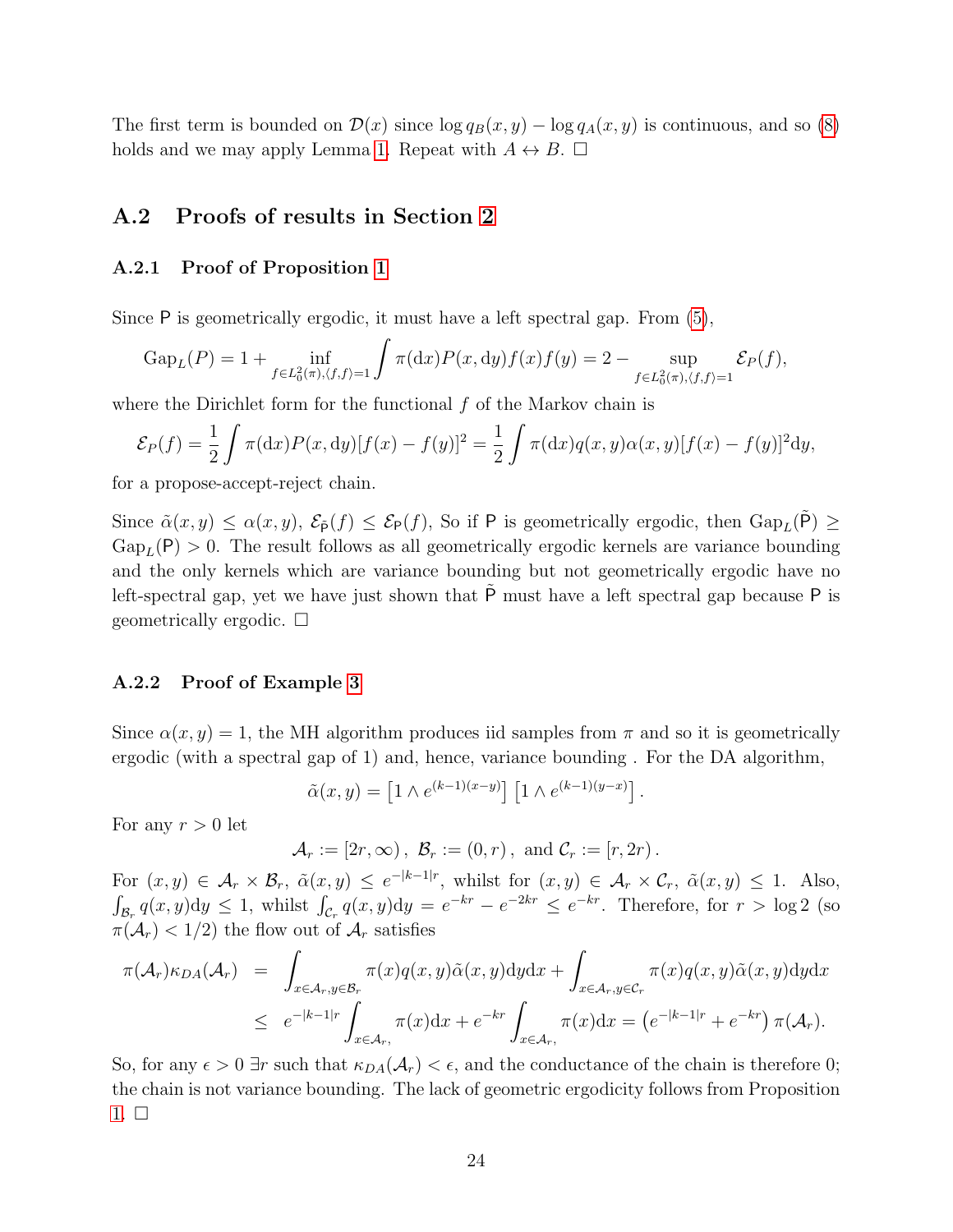## A.3 Proofs of results in Section [4](#page-9-0)

### A.3.1 Shorthand for delayed-acceptance kernels

The following short-hand is used through the remainder of this section.

$$
b_1(x, y) := \log r_1 = [\log \hat{\pi}(y) - \log \hat{\pi}(x)] + \Delta(x, y; q), \tag{22}
$$

$$
b_2(x, y) := \log r_2 = [\log \pi(y) - \log \pi(x)] - [\log \hat{\pi}(y) - \log \hat{\pi}(x)].
$$
 (23)

### A.3.2 Proof of Theorem [3](#page-12-0)

For any  $\epsilon > 0$ , by [\(9\)](#page-8-0), choose  $r_{\epsilon}$  such that  $\int_{B(x,r_{\epsilon})^c} q(x,y) dy \leq \epsilon$ ; set  $\mathcal{D}(x) := B(x,r_{\epsilon})$  so [\(14\)](#page-10-3) holds.

The 'heavier-tail' condition [\(15\)](#page-10-1) is equivalent to  $b_1(x, y) + \Delta(x, y; q) \geq 0 \Rightarrow b_2(x, y) \geq 0$ 0. Applying the identity  $[b_1(y, x), b_2(y, x), \Delta(y, x; q)] = -[b_1(x, y), b_2(x, y), \Delta(x, y; q)]$  and relabelling x and y then gives  $b_1(x, y) + \Delta(x, y; q) \leq 0 \Rightarrow b_2(x, y) \leq 0$ .

Next, suppose that  $||x|| > r_*$ ,  $||y|| > r_*$  and  $y \in \mathcal{D}(x)$  but  $y \notin \mathcal{C}(x)$ , so that  $b_1(x, y)$  and  $b_2(x, y)$  have opposite signs. By [\(17\)](#page-12-3)  $|\Delta(x, y; q)| \leq h(r_{\epsilon})$ , and the implications derived in the previous paragraph then imply that both  $|b_1(x, y)| \leq h(r_{\epsilon})$  and  $|b_2(x, y)| \leq h(r_{\epsilon})$ . Thus  $\mathcal{D}(x) \cap \mathcal{M}_{h(r_{\epsilon})}(x) \subseteq \mathcal{C}(x).$ 

Finally, let  $\overline{B}(x,r)$  be the closure of  $B(x,r)$ , let  $\mathcal{D} := \overline{B}(0,r_{\epsilon}+r_*) \times \overline{B}(0,2r_{\epsilon}+r_*)$  and let  $m_* := \sup_{(x,y)\in\mathcal{D}} |b_2(x,y)|$ ; since  $b_2(x,y)$  is continuous and  $\mathcal D$  is compact,  $m_* < \infty$ . For  $x \in \overline{B}(0, r_{\epsilon} + r_{\ast})$  and  $y \in \mathcal{D}(x), (x, y) \in \mathcal{D}$  and so  $|b_2(x, y)| \leq m_{\ast}$ . For  $x \in \overline{B}(0, r_{\epsilon} + r_{\ast})^c$  and  $y \in \mathcal{D}(x)$ ,  $||x|| > r_*$  and  $||y|| > r_*$  and, from the previous paragraph,  $\mathcal{D}(x) \cap \mathcal{M}_{h(r_*)}(x) \subseteq$  $\mathcal{C}(x)$ . Hence [\(13\)](#page-10-2) holds with  $m = \max(h(r_{\epsilon}), m_{*})$ , and the result follows from the proof of Corollary [1.](#page-10-0)  $\square$ 

#### A.3.3 Proof of Proposition [3](#page-12-1)

Let  $q(x, y)$  and  $q_{\text{RWM}}(x, y)$  the be proposal densities for the Metropolis-Hastings and RWM algorithms, respectively, let  $\alpha(x, y)$  and  $\alpha_{\text{RWM}}(x, y)$  be the corresponding acceptance probabilities, and let  $v_* := \text{ess sup } ||v(x)||$ .

Firstly, if  $\int_{B(x,r)^c} q_{\text{RWM}}(x, y) dy < \epsilon$  then  $\int_{B(x,r+v_*)^c} q(x, y) dy < \epsilon$ ; since  $q_{\text{RWM}}$  is uniformly local, so, therefore, is q. Next, algebra shows that

$$
\log q(x, y) - \log q_{\text{RWM}}(x, y) = \frac{1}{2\lambda^2} \left[ 2(y - x) \cdot v(x) + ||v(x)||^2 \right].
$$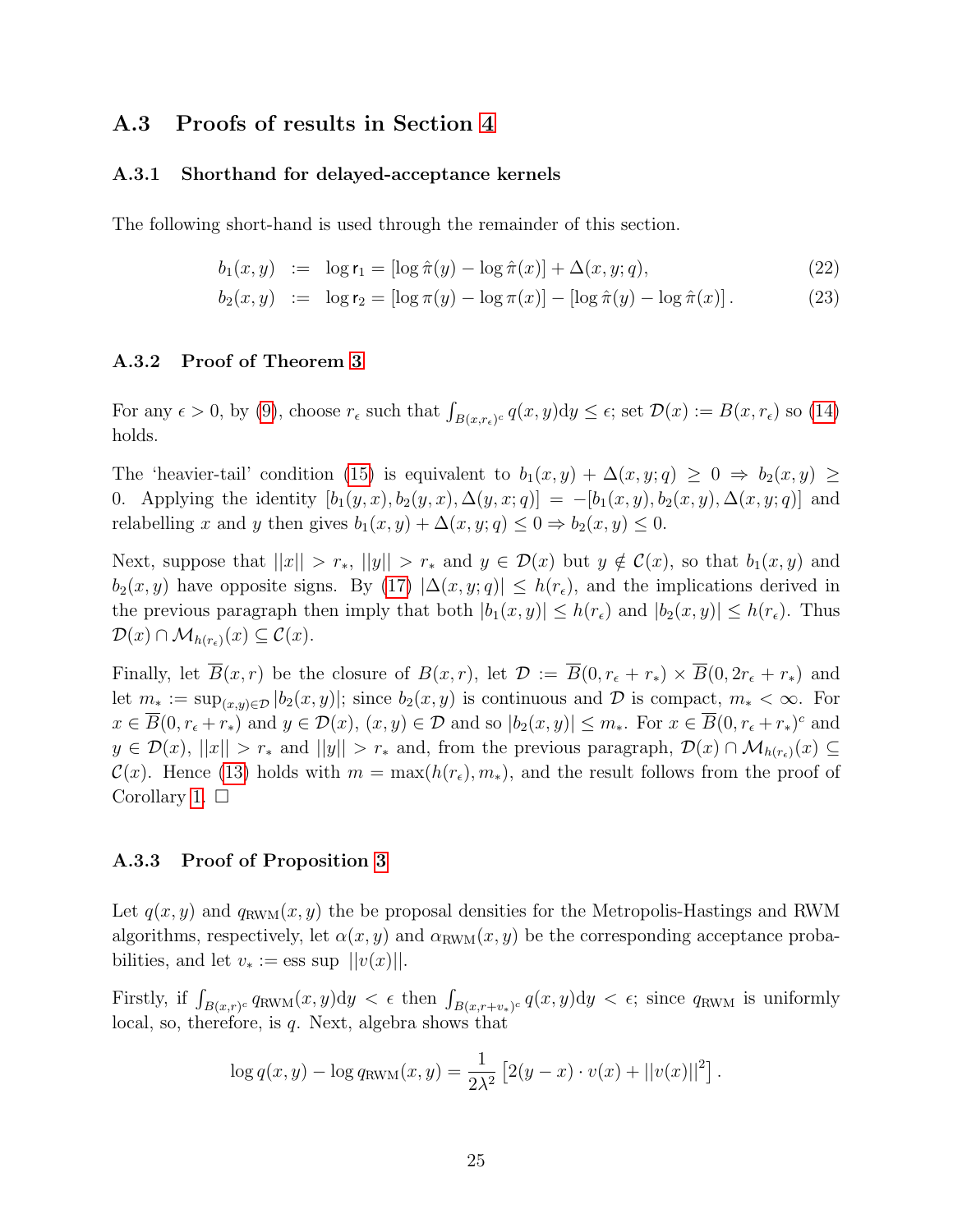Now consider  $y \in B(x, r)$  and apply the triangle inequality to obtain,

$$
|\log q(x, y) - \log q_{\text{RWM}}(x, y)| \le \frac{1}{2\lambda^2} \left[2rv_* + v_*^2\right] =: m(r).
$$

Thus  $q(x,y) \ge e^{-m(r)}q_{\text{RWM}}(x,y)$  and  $q_{\text{RWM}}(x,y) \ge e^{-m(r)}q(x,y)$ . Also  $q(x,y)\alpha(x,y) =$  $q(x,y) \wedge [q(y,x)\pi(y)/\pi(x)] \ge e^{-m(r)} q_{\text{RWM}}(x,y) \alpha_{\text{RWM}}(x,y)$  and, similarly,  $q_{\text{RWM}}(x,y) \alpha_{\text{RWM}}(x,y) \ge$  $e^{-m(r)}q(x,y)\alpha(x,y)$ . Both implications then follow from Theorem [1](#page-7-1) with  $\mathcal{D}(x) = B(x,r)$  and with r chosen so that both  $\int_{B(x,r)^c} q_{\text{RWM}}(x, y) dy \leq \epsilon$  and  $\int_{B(x,r)^c} q(x, y) dy \leq \epsilon$ .

#### A.3.4 Proof of Example [7](#page-14-1)

Let  $P_{RWM}$  be the RWM kernel using a Gaussian proposal and targeting  $\pi$ , as in Proposition [3.](#page-12-1) Applying Proposition [3](#page-12-1) twice shows that  $P_{TMALA}$  is variance bounding if and only if  $P_{RWM}$ is variance bounding, which occurs if and only if  $P_{hyp}$  is variance bounding. The sufficiency of (i) then arises directly from Corollary [3.](#page-11-1) For (ii), by Proposition [2](#page-8-1)  $A(ii)$ , applied to the proposal  $\hat{q}$ , we may use Theorem [3.](#page-12-0) Geometric ergodicity then follows from Proposition [1.](#page-6-0)  $\Box$ 

### A.3.5 Proofs of Examples [6](#page-13-1) and [8](#page-14-0)

Let the proposal be  $Y = x - \frac{1}{2}$  $\frac{1}{2}\lambda^2 \xi x^{\xi-1} + \lambda Z$ , where  $Z \sim \mathsf{N}(0, 1)$ . Example [6](#page-13-1) uses  $\xi = \beta$  and Example [8](#page-14-0) uses  $\xi = \gamma$ . Now  $\nu(x) = -\xi \lambda^2 x^{\xi-1}/2$ , so, from [\(21\)](#page-22-0),

<span id="page-25-0"></span>
$$
\Delta^{(\xi)}(x,y;q) = -\frac{\xi}{2}(x-y)(x^{\xi-1}+y^{\xi-1}) + \frac{\lambda^2 \xi^2}{8}(x^{2\xi-2} - y^{2\xi-2}).
$$
\n(24)

Also  $Y^k = x^k (1 - \frac{1}{2})$  $\frac{1}{2}\lambda^2 \xi x^{\xi-2} + \lambda Z/x^k$ . Hence, for  $k > 0$ ,

$$
\xi < 2 \Rightarrow U_x := Y^{\xi - 1}/x^{\xi - 1} \xrightarrow{p} 1,
$$
\n
$$
\xi \geq 1 \Rightarrow V_{x,k} := \frac{x^k - Y^k}{x^{\xi + k - 2}} \xrightarrow{p} \frac{1}{2} k \xi \lambda^2 - kZ \mathbb{1}_{(\xi = 1)},
$$

as  $x \to \infty$ , and where here, and throughout this proof  $\stackrel{p}{\to}$  indicates convergence in probability. Now

$$
\Delta^{(\xi)} = -\frac{1}{2}\xi x^{\xi-1} \left(\frac{1}{2}\lambda^2 \xi x^{\xi-1} - \lambda Z\right) (1 + U_x) + \frac{1}{8}\lambda^2 \xi^2 x^{3\xi-4} V_{x,2\xi-2}.
$$

However, if  $\xi < 2$ ,  $x^{3\xi - 4}/x^{2\xi - 2} \to 0$  as  $x \to \infty$ , so, for  $1 \le \xi < 2$ ,

$$
T_{x,\xi} := \frac{\Delta^{(\xi)}}{x^{2\xi - 2}} \xrightarrow{p} -\frac{1}{2}\xi^2 \lambda^2 + \xi \lambda Z \mathbb{1}_{(\xi = 1)},
$$

as  $x \to \infty$ . Finally,

$$
b_1(x, Y) = x^{\xi + \gamma - 2} V_{x, \gamma} + x^{2\xi - 2} T_{x, \xi}
$$
 and  $b_2(x, Y) = x^{\xi + \beta - 2} V_{x, \beta} - x^{\xi + \gamma - 2} V_{x, \gamma}$ .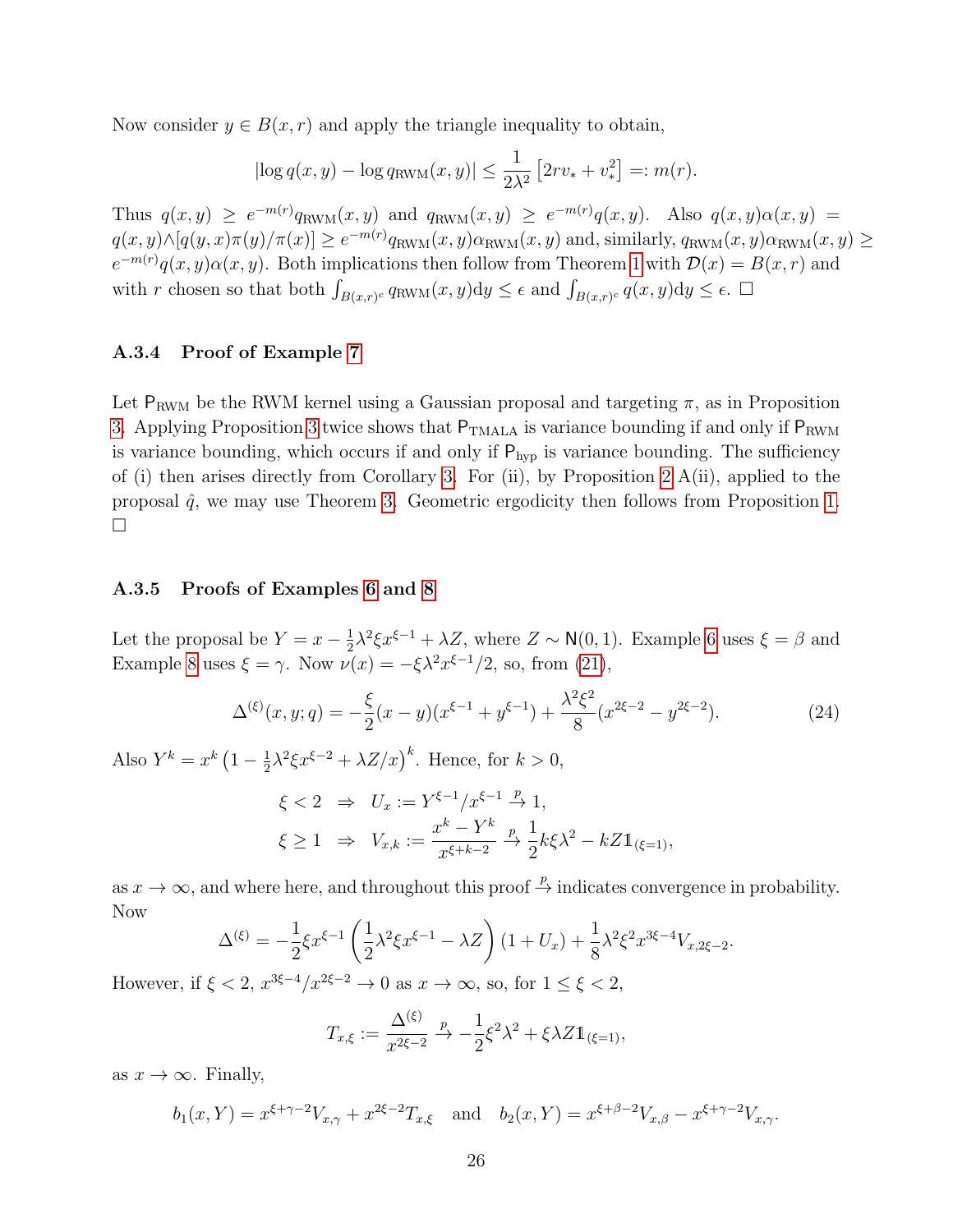Example [6](#page-13-1) ( $\xi = \beta$ ). Consider the behaviour of  $b_1(x, Y)$  and  $b_2(x, Y)$  as  $x \to \infty$ . If  $1 \leq \gamma < \beta$ ,  $b_1$  is dominated by  $x^{2\beta-2}T_{x,\beta}$  and so  $b_1 \stackrel{p}{\rightarrow} -\infty$ . If  $1 \leq \beta < \gamma$ ,  $b_1$  is dominated by  $x^{\beta+\gamma-2}V_{x,\gamma}$ and  $b_2$  is dominated by  $-x^{\beta+\gamma-2}V_{x,\gamma}$ ; thus, when  $\beta > 1$ ,  $b_2 \stackrel{p}{\rightarrow} -\infty$ , and when  $\beta = 1$ , either  $b_1 \stackrel{p}{\rightarrow} -\infty$  or  $b_2 \stackrel{p}{\rightarrow} -\infty$ , depending on the value of Z. In either case,  $\tilde{\alpha}(x, Y) \stackrel{p}{\rightarrow} 0$  as  $x \rightarrow \infty$ . Given  $\epsilon > 0$ , we choose  $x_*$  such that for all  $x > x_* \mathbb{P}(\tilde{\alpha}(x_*, Y) > \epsilon) < \epsilon$  and set  $\mathcal{A}_x := [x, \infty)$ , so that  $\kappa(\mathcal{A}_{x_*}) < 2\epsilon$ . But  $\epsilon$  can be made as small as desired, so  $\kappa_{DA} = 0$ .

Example [8](#page-14-0) ( $\xi = \gamma$ ). When  $1 \leq \beta < \gamma$ , as  $x \to \infty$ ,  $b_2$  is dominated by  $-x^{2\gamma-2}V_{x,\gamma} \stackrel{p}{\to} -\infty$  so  $\kappa_{DAb} = 0$ , by an analogous argument to that for Example [6.](#page-13-1)

If  $1 \leq \gamma < \beta$  then we note that the proof of geometric ergodicity of the MALA algorithm in Theorem 4.1 of [Roberts and Tweedie](#page-20-12) [\(1996a\)](#page-20-12) applies to any algorithm with a proposal of the form  $q(x, y) \propto \exp[-|y - [x + \nu(x)]|^2/2\lambda^2]$ . For an irreducible and aperiodic kernel with a continuous proposal density, such as the one under consideration, geometric ergodicity is therefore guaranteed provided the following two conditions are satisfied:

$$
\eta := \lim_{|x| \to \infty} \inf(|x| - |x + \nu(x)|) > 0 \quad \text{and} \quad \lim_{|x| \to \infty} \int_{\mathsf{R}(x) \cap \mathsf{I}(x)} q(x, y) \mathrm{d}y = 0,
$$

where  $I(x) := \{y : |y| \leq |x|\}$  is the interior and  $R(x) := \{y : \alpha(x, y) < 1\}$  is the region where a rejection is possible. Now,  $x + \nu(x) = x - \gamma x^{\gamma-1}$  so  $\gamma \geq 1 \Rightarrow \eta > 0$ . We will show that if  $\gamma \in [1, 2)$ , for  $x > 1$  and  $y \in I(x)$ , both  $b_1(x, y) \ge 0$  and  $b_2(x, y) \ge 0$ , so that  $\tilde{\alpha}_b(x, y) = 1$ and hence  $R(x) \cap I(x)$  is empty.

Now  $b_2(x,y) = x^{\gamma}(x^{\beta-\gamma}-1) + y^{\gamma}(y^{\beta-\gamma}-1)$ , so if  $x \geq y$  and  $x \geq 1$  then  $b_2(x,y) \geq 0$ . Further, from [\(24\)](#page-25-0),

$$
b_1(x,y) = x^{\gamma} - y^{\gamma} - \frac{\gamma}{2}(x-y)(x^{\gamma-1} + y^{\gamma-1}) + \frac{\lambda^2 \gamma^2}{8}(x^{2\gamma-2} - y^{2\gamma-2}).
$$

The final term is non-negative when  $x \geq y$ . Directly from the concavity of  $f(t) = \gamma t^{\gamma-1}$ , we obtain

$$
x^{\gamma} - y^{\gamma} = \int_{y}^{x} f(t)dt \ge (x - y) \frac{f(x) + f(y)}{2} = \frac{\gamma}{2} (x^{\gamma - 1} + y^{\gamma - 1}),
$$

so the sum of the first two terms is also non-negative when  $x \geq y$ . Hence, for  $x \geq 1$ ,  $I(x) \cap R(x)$  is empty, as claimed.  $\Box$ 

#### A.3.6 Proof of Example [9](#page-14-2)

Consider any proposal of the form  $Y = x + \lambda^2 \nu(x) + \lambda Z$ , where  $Z \sim N(0, 1)$  and  $|\nu(x)| \leq \nu_*$ for all  $x$ . Firstly,

$$
\log \hat{\pi}(Y) - \log \hat{\pi}(x) = \frac{1}{\gamma} (x^{\gamma} - Y^{\gamma}).
$$

Secondly, as  $x \to \infty$ ,

$$
\mathbb{P}(Y > x/2) = \mathbb{P}(\lambda Z > -x/2 - \lambda^2 \nu(x)) > \mathbb{P}(\lambda Z > -x/2 + \lambda^2 \nu_*) \to 1.
$$
 (25)